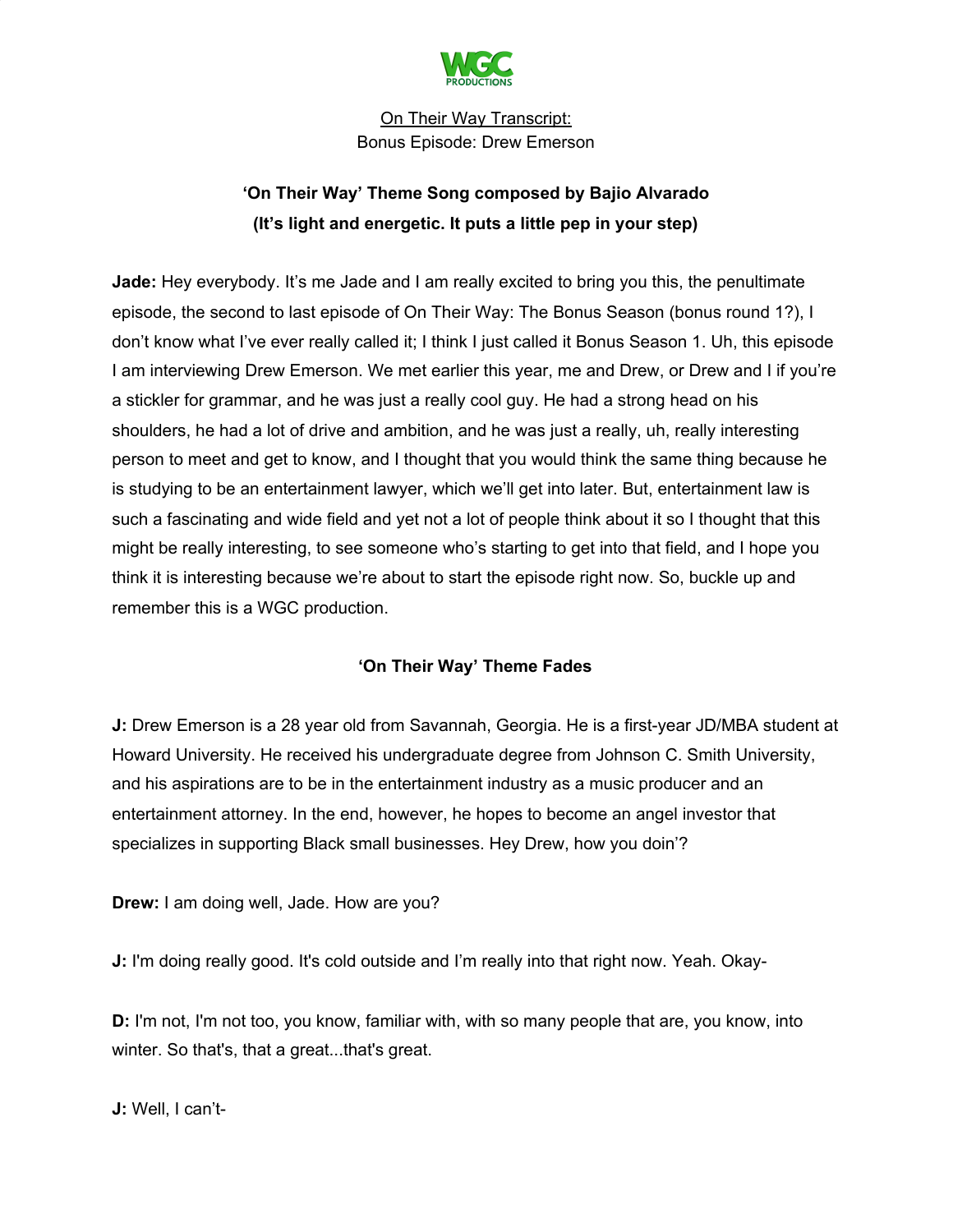

**D:** It's one of my favorite seasons.

**J:** Yeah. It's a great time, especially since I'm in Florida and our cold isn't that cold.

**D:** Oh, okay. I see.

**J:** Exactly. There's a loophole.

## **(Drew and Jade Laugh)**

**J:** Okay. So, I'm going to open this up with the first question I ask everybody. Where do you come from and where are your roots?

**D:** Okay. So, um, I come from Savannah, Georgia, um, in the Westside of Savannah, Georgia. Some would kind of consider it, I guess, "The Ghetto", um, or, or The Projects, but really lived across the street from the projects, um, had to walk there to get to school for, you know, grade school and whatnot. Um, so, you know, that's where I'm from. I'm from, you know, uh, a single parent house where, you know, both of my parents, um, at some point in time had to go to college. So, I spent most of my time with my grandmother and, you know, my grandmother had, you know, medical issues and things of that nature so she, you know, it wasn't necessarily, you know, functional, um, to the point of being, you know, constantly working and stuff like that.

**J:** Mhmm.

**D:** So, you know, it was a kind of...it was a childhood that, you know, brought up a lot of character and, you know, helped, you know, promote me and propel me into, you know, what I'm doing now.

**J:** Okay, and what exactly is it that you're doing now? How would you describe it in your own words?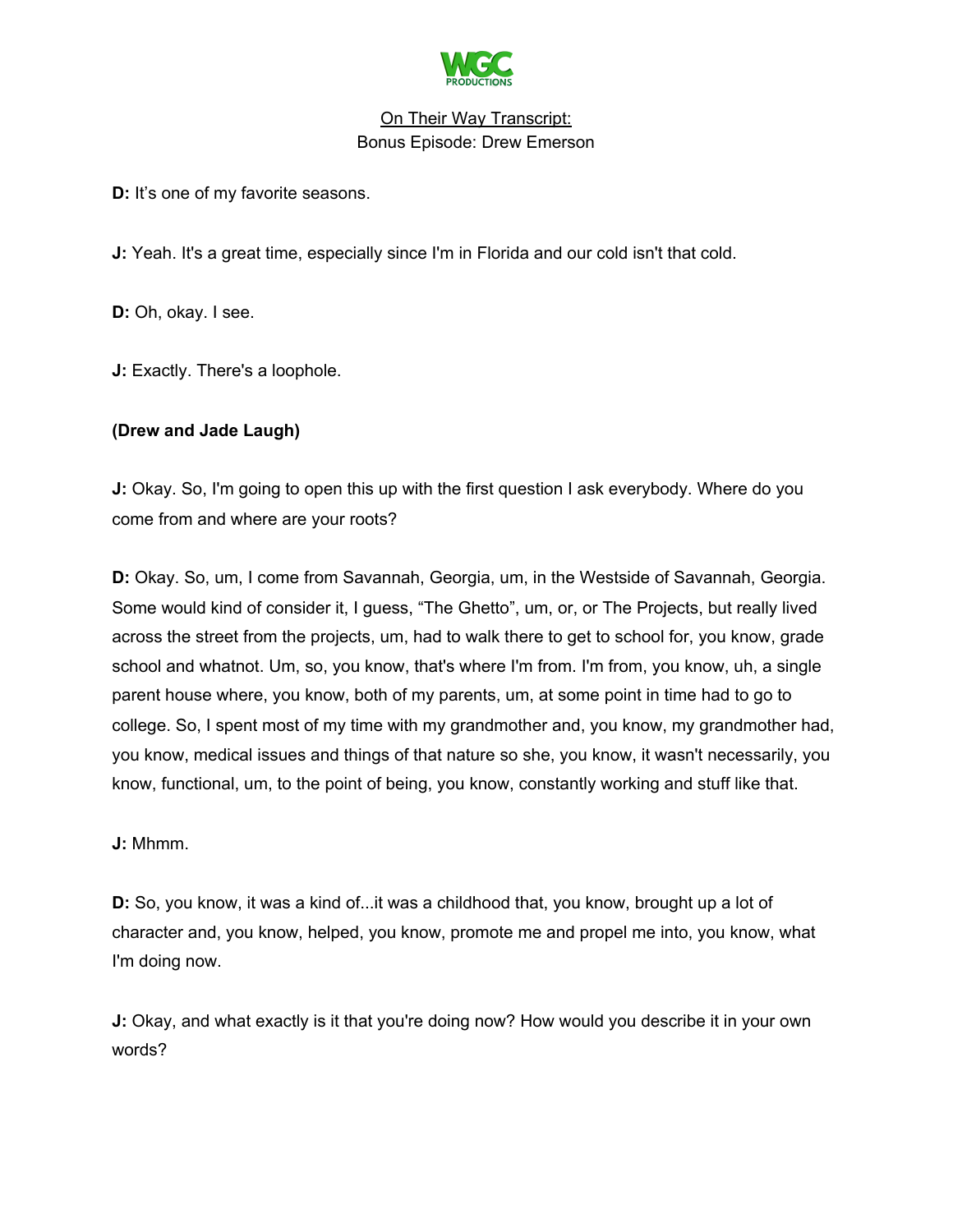

**D:** So, what I'm doing now is basically, you know, aspiring to be in the entertainment industry, both as a facilitator on the law side, and then as a creative on the music side. So, um, and, and with that too, like, I'm still trying to figure it out. Like, you know, 28 is kind of up there-

# **(Jade Laughs)**

**D:** But in the grand scheme of things, like 28 is still relatively young and-

**J:** It is, yes.

**D:** Trying to figure out, you know, where exactly I want to land in the entertainment industry and how, you know, those two, you know, creative sides of entertainment, as well as the lawyer side of entertainment, how, you know, those two, uh, sides will pan out.

**J:** And specifically when you say entertainment, I know you have an interest in music. Is that what you mean when you say "entertainment" or do you just mean...broader?

**D:** So, um, yeah. So like, you know, back in Savannah, um, one of the things that, you know, would be, you know, the main stay of summer would be watching PBS kids. Um...cause you know, that that would be the regular television. We didn't necessarily have cable-

# **(Jade Laughs)**

**D:** You know, but you know, it was fantastic.

**J:** Mhmm.

**D:** Got to watch *Zoom*, got to watch, you know, *Arthur* and stuff like that. And you know, around the age of like five or six, I, um, for Christmas, I got a keyboard and it was just one of those, you know, tinker toy type things that, you know, they give you when you're young.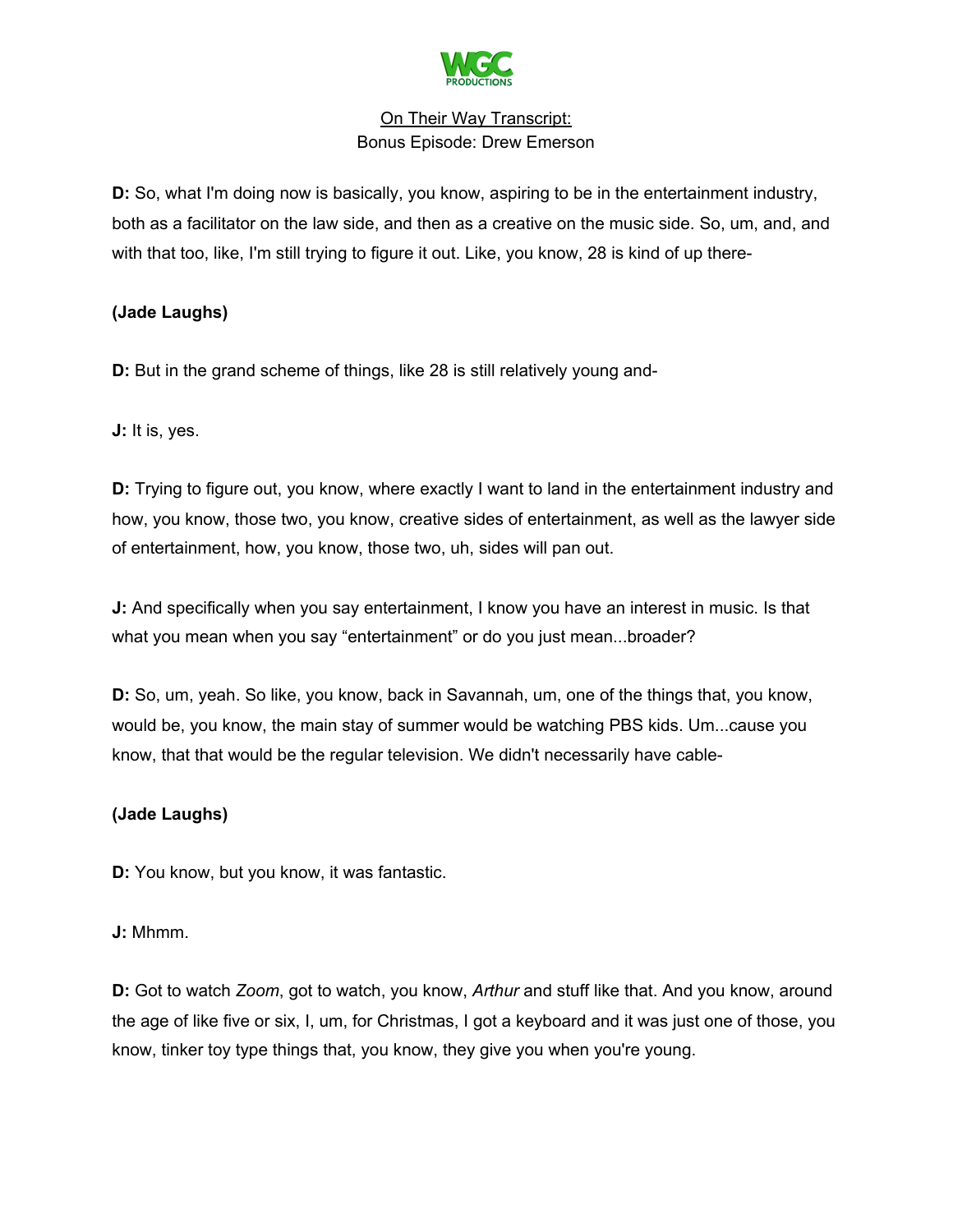

**D:** Um, but the next summer, um, my grandmother saw me and, you know, recorded me playing some of the intros, um, to PBS kids by ear, and since then it was, you know, nothing but music. But it was never, you know, me getting pushed into music and, um, you know, it was always just, you know, free flowing. So that being said, like, music has always been the roots, but, you know, with the recent, you know, internships that I've had, like, I was able to, you know, expand my horizon and look into different things like film and television and stuff like that. So, it's still up in the air where I want to land with entertainment, but definitely music is, you know, one of the preferred avenues.

**J:** Okay. And then I want to ask you about something that was mentioned in your bio. So you went to Johnson C. Smith university for undergrad, another HBCU woot-woot for being a double HBCU grad. That's pretty cool.

**D:** Yes indeed. Yes indeed.

# **(Jade Laughs)**

**J:** And you were also one of the first music business and technology sound art graduates. So can you talk to us exactly about what that is and what the process of getting that degree for the first time in the college's university was like?

**D:** Yes. So basically, um, I applied to Johnson C. Smith for that major and also for political science, because I knew that I wanted to get into law school.

#### **J:** Mhmm.

**D:** Um, and one of the issues that, you know, I'm sure people that, that will listen to this, um, that are trying to, you know, get into law school on the entertainment side, but also want to do music and undergrad, there aren't really too many programs that have music production that are traditional four year colleges.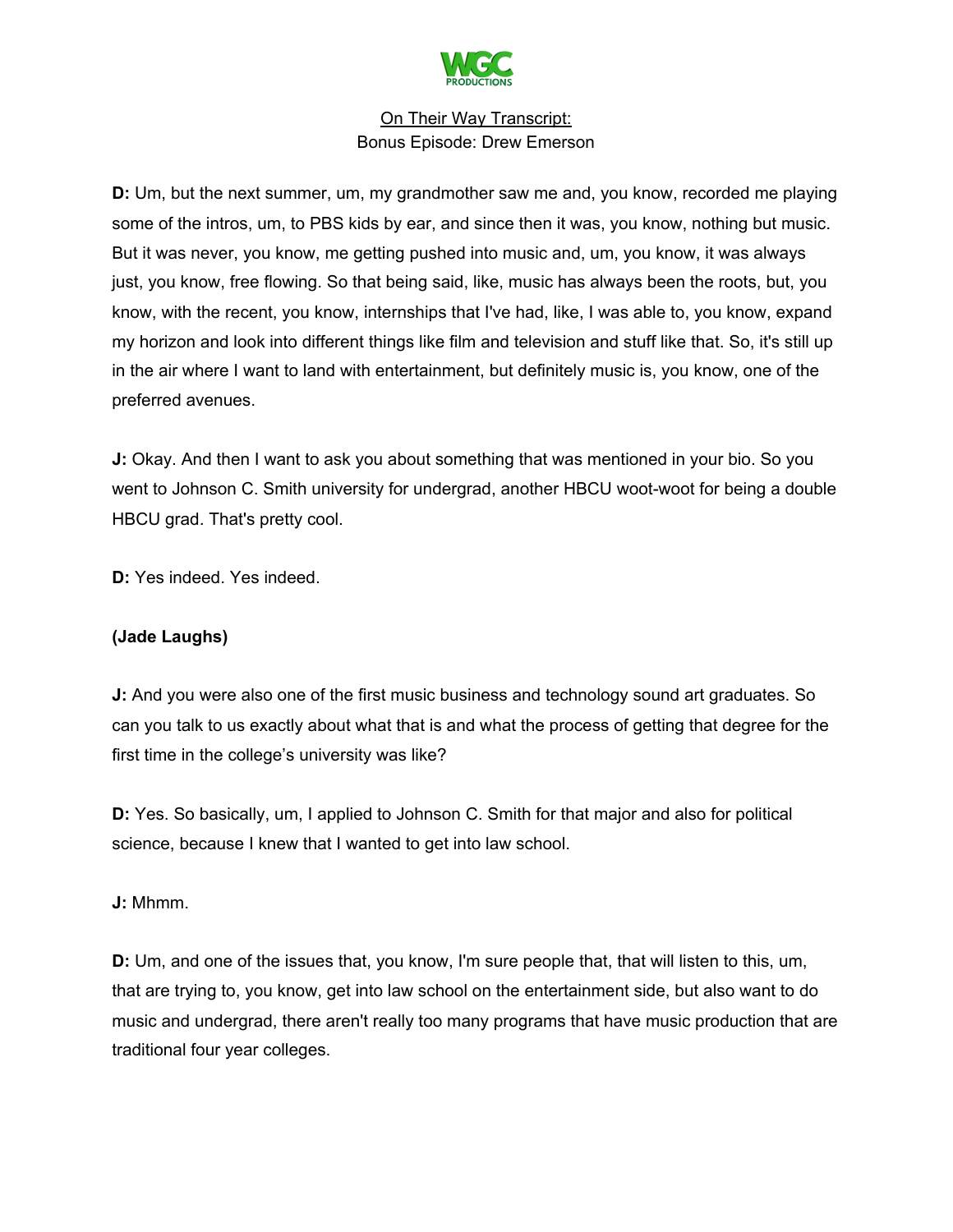

**D:** So this was one of the first of its kind at a traditional four year college, that introduced music production along with, you know, of course, as the title says of it, um, music business, as well as the technology side of it. Um, the sound art side is the actual music production component. And, that major was, um, amazing. So, you know, I got to learn a little bit of the law. It was like a precursor to all of the things that I'm doing at Howard Law. And it also, you know, helped me get inundated in the music business and, you know, further learn my craft. Um, cause I think that's one of the other things too, like, especially with music, producers, like we feel like we know everything and really we, um, don't know like the roots of music production and, you know, down to the waves being used and stuff like that, and then going back up to, you know, what we hear on the radio. So, it was an amazing curriculum and it was ran by, you know, amazing professors that took the time out to, you know, teach me, you know, certain pitfalls and to learn me so that they could guide me in the right directions, you know, both for a career and then, you know, for, for, you know, curated lesson plans. So yeah, it was...it was pretty dope.

**J:** And then you went from that to being a JD MBA at good old HU so could you tell us about how that experience is going and how that's further developing your understanding of what you want to do and your knowledge of the industry?

**D:** Sure. So, um, Yeah. After, um, well, during my senior year at Johnson C. Smith University, um, I managed to lock in a, uh, internship with a small record label, BNR Records-

**J:** Mhmm.

**D:** And, you know, it was an internship. It was like kinda sorta in business and I wanted to be a producer. Like I, as soon as they started talking about, "yeah, we're going to accept you," and it was a record label, I had the mission of, "no, I know y'all want me to be an intern, but I'm going to be a producer." So, in order to do that, not only did I do my work to, you know, get to that point, but I also, you know, took any opportunity and production that I had. Like they had like a pop artist. I didn't really make too many pop beats, but I... you bet I did make pockets for that artist-

# **(Jade Laughs)**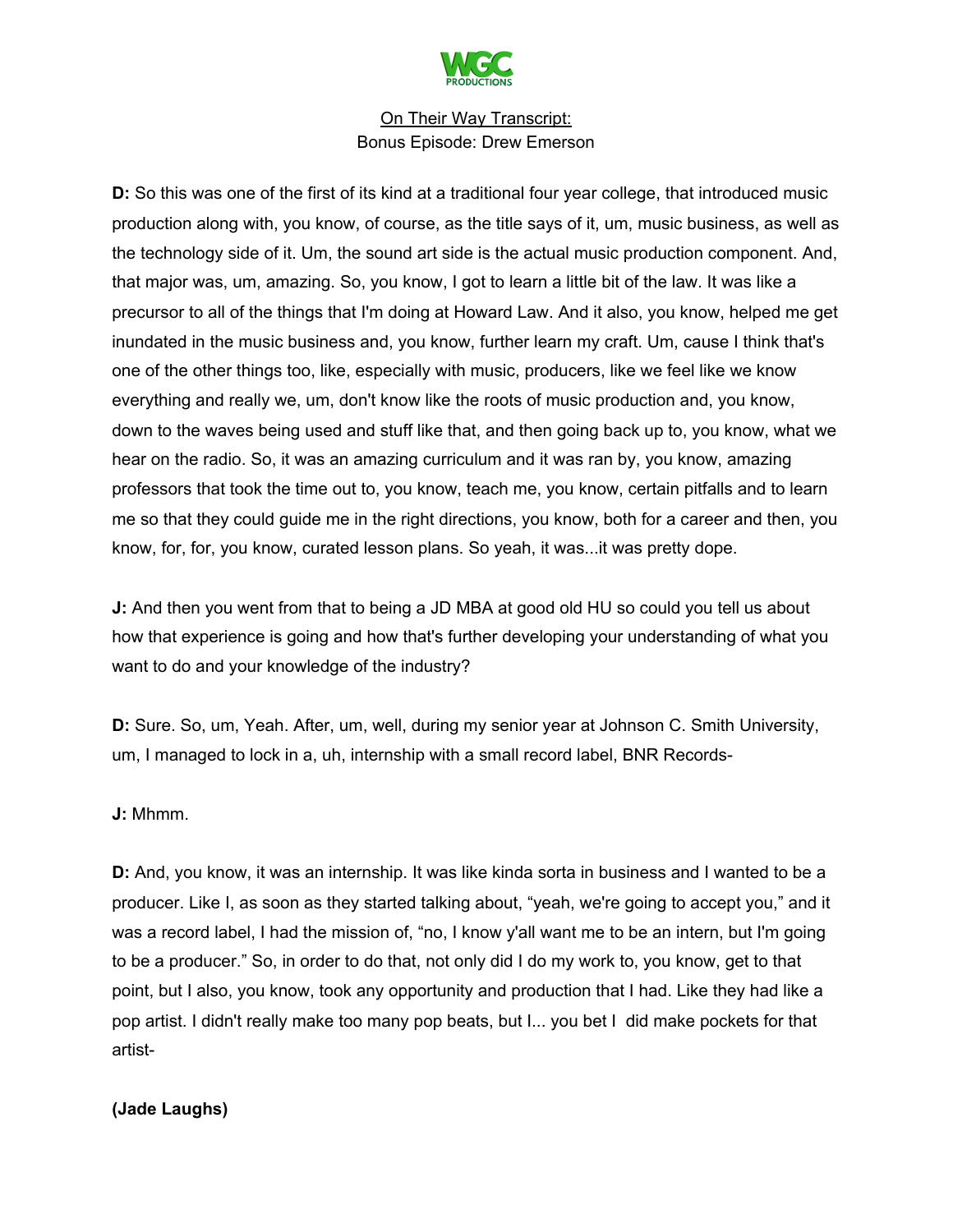

**D:** So that I could, you know, just get my foot in the door. And it was the same thing with, um, you know, eventually applying to Howard because as much as I did like, um, working at that record label, I knew that, you know, I wanted to have both sides and, you know, going to Howard it was like, "I know that I have a little bit of, you know, a law background with, you know, poly-sci and both the music business and technology sound art major. Let me try to dazzle and try to, you know, explain that I would be the ideal candidate for Howard Law, as well as, you know, slide in the fact that I want to do entertainment law." And it was actually the entertainment law that the admission council, um, took a liking to, I guess-

## **J:** Mhmm.

**D:** And that ended up, you know, being, you know, how I, how I got into Howard Law. And, um...always knew, even during my 1L year, that I wanted to do the JD/MBA program because...as much as, you know, my mother, like I said, back in grade school and stuff like that was attending college, another HBCU from another HBCU, South Carolina State University, where she, um, got her degree in public relations and marketing.

**J:** You guys run deep.

**D:** Yeah. Yeah, we're deep. We're deep. Um, and actually my dad is, um, from Savannah State.

**J:** Alright!

# **(Jade Laughs)**

**D:** So got that HBCU in the family. But, um, yeah, both of them have business backgrounds and of course, you know, they had me doing SWOT analysis when I was like 11 years old and, you know, for, for a lawn mowing company and that I was trying to make or selling candy and stuff like that, like making sure that I knew about profit margins and stuff like that-

**J:** Mhmm.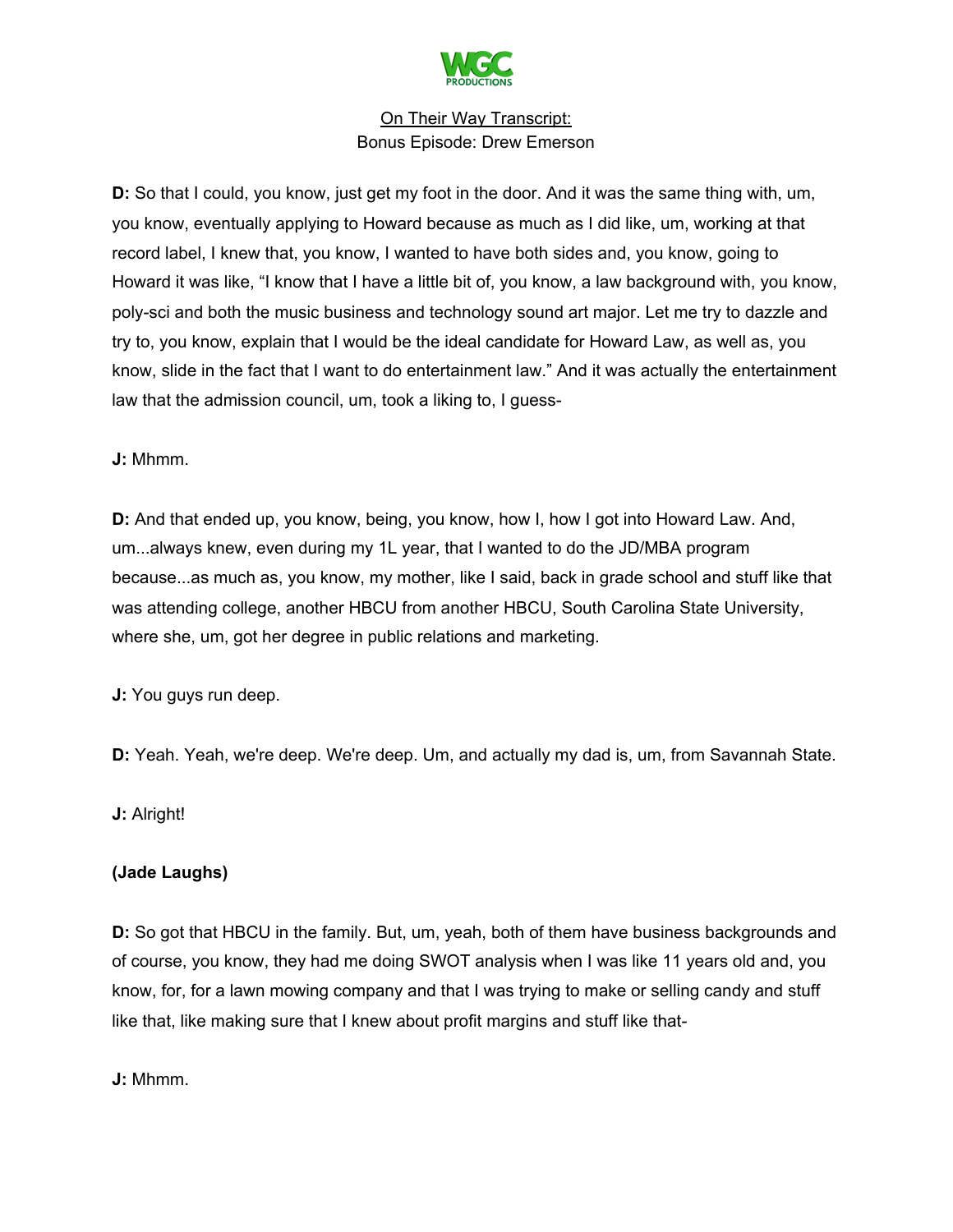

**D:** But I still didn't feel too comfortable with, um, business. So, I always knew that I was going to do the JD/MBA and, um, and basically the admission council and then also the, the career service, um, at Howard Law, you know, just, you know, gave me the tools required to, you know, secure my first internship. And then later on secure my, um, cohort position with the Howard Entertainment program.

**J:** Oh, we'll get to the Howard Entertainment program. It's going to be a great time, but before we do that, let's talk about that first internship you spoke of. So, in your first year at law school, you became the first summer legal associate in the history of Essence. So, how did that happen? Uh, and then what did you do and what did you learn from that experience?

**D:** Sure. So, um, one of the things that, you know, just in general, um, if you know, you're trying to get into entertainment, law, um, it's going to be rough to try to find, like, actual jobs that fit entertainment law. Um, you can always, you know, select a firm that has a very reputable, um, entertainment law department, but just finding an entertainment law job is going to be difficult. You're going to have to use somebody else's pipeline, whether that's, you know, public interests, working with a nonprofit that may dabble in entertainment, or if you're working in the private sector, having to, you know, deal with, you know, a big law firm and possibly working with, you know, something transactional like mergers and acquisitions, and then trying to segueway mergers and acquisitions to entertainment that law because there are, you know, some mergers and acquisitions in the music industry and in the entertainment industry-

**J:** Mhmm.

**D:** And if you're lucky, um, you can, you know, end up, you know, working your way to [an] entertainment, you know, section of the law firm, or, you know, just get in at first. So, you know, with that being said, of course [in] law school grades are everything, and, you know, I felt kind of shy with my grades-

**(Jade Laughs)**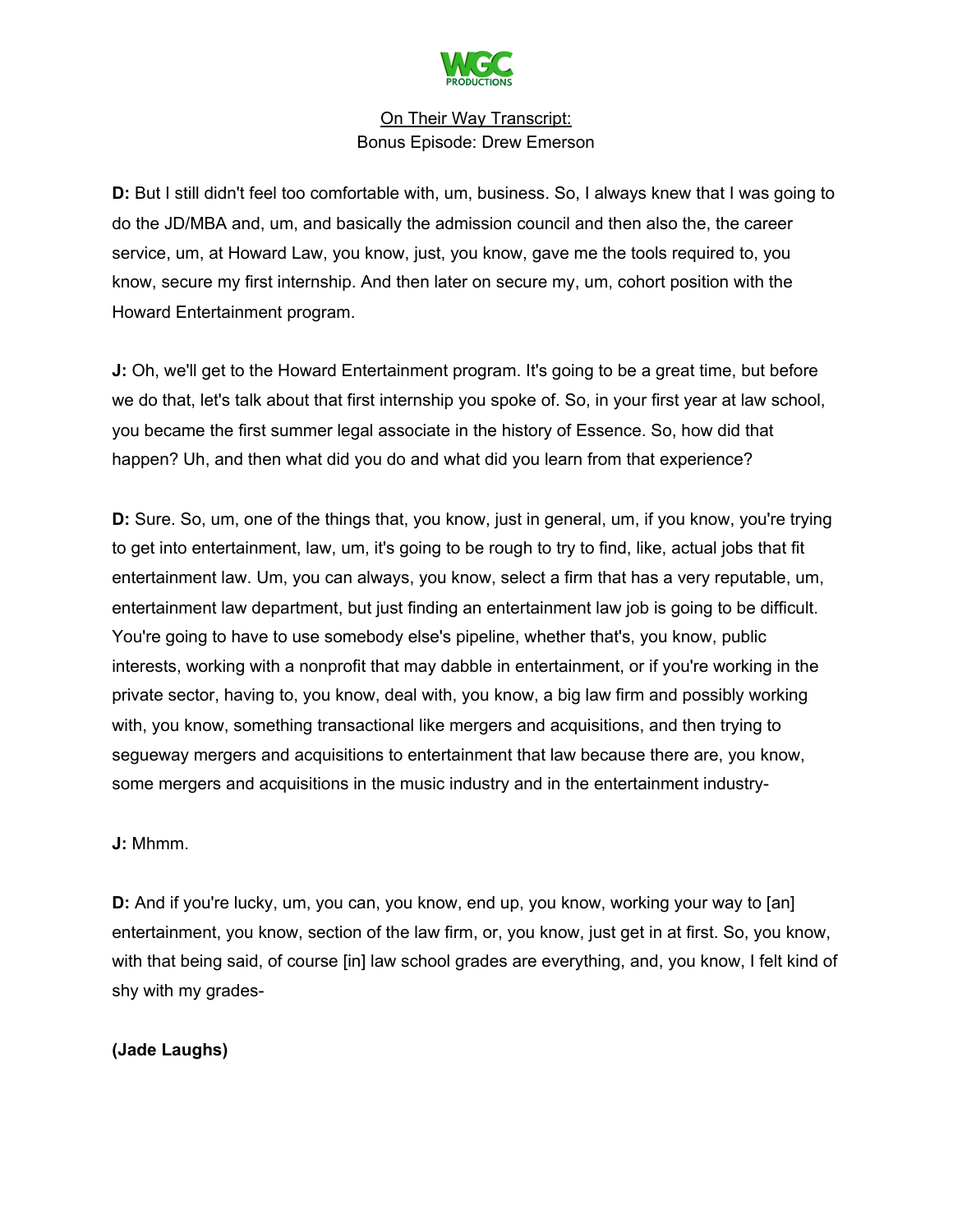

**D:** Um, coming from the section that I came from, like my professors, I love them to death, but they, they were some [of] the most difficult classes that I've taken in my life. So, I was feeling kind of shy around this time, um, 1L year, not thinking that I did too hot with these final grades. And, um, you know, I actually did do well, and, um, I was able to secure a partial internship with a firm, but before that, I wanted to apply to as many like entertainment, um, dominant law internships as possible. So, you know, I've tried, you know, different things and I saw that Essence at an internship program, but not necessarily for law students. Um, it didn't have, you know, anything for the legal department at Essence. So, I ended up, you know, talking to them and conversing with them and eventually, you know, basically, you know, trying to, you know, politic my way in and, you know, just show them, you know, like, "Hey, it could be, you know, really good for y'all to have interns that, you know, start going through the Essence precedent and stuff like that, so that, you know, they can come back to Essence and work in the legal department." Um, and just recently, um, when I was doing that, Richelieu Dennis became, you know, the CEO of Essence and they separated from Time Inc. and, um, Meredith and with that, like, they didn't really have that infrastructure for their legal department so, they were building it from the ground up. So it was a very auspicious moment, um, for me to, you know, kind of pitch that to them. So eventually, you know, after, you know, several emails, um, and calls and stuff like that, they agreed that they were going to open the application process, but it wasn't a guarantee that I was going to make it. Um, I eventually did make it, and actually a funny story I'm a part of the Sports and Entertainment Law Student Association, um, at Howard and, um, Howard Law and, um, they sent the Groupme message about the opportunity and I'm like, "You know, I'll be more than happy if one of my classmates get the position-

#### **(Jade Laughs)**

**D:** "But this is the position I tried to create myself," but, um, definitely pushed that for them and stuff like that, but I did eventually get it and, um, ended up getting also a firm position for the other half of the summer. But, um, at Essence it was amazing. Like it just the experience of, you know, working for a predominantly Black business that's focused around, you know, Black lives as well as Black women, specifically, was just an amazing experience.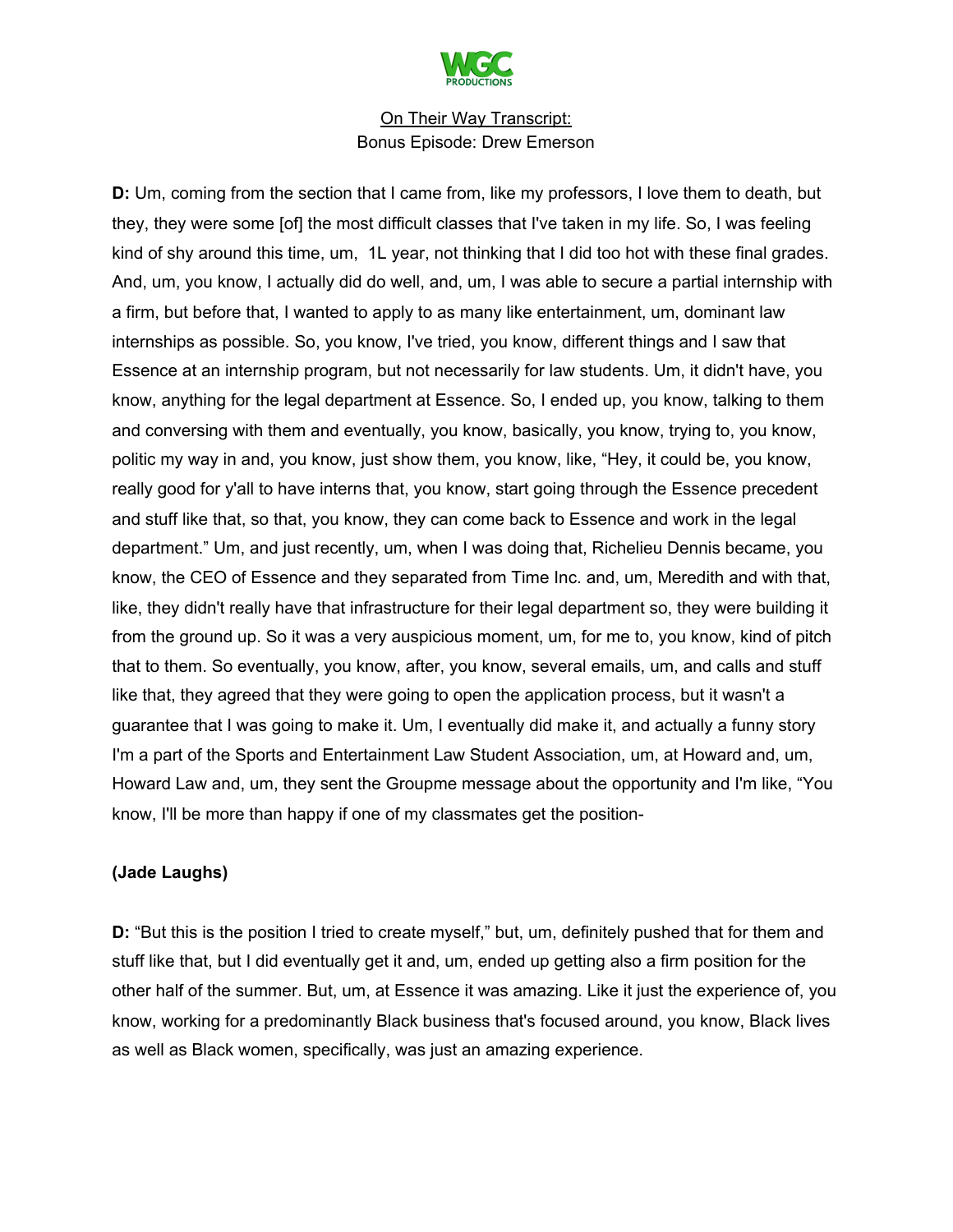

**D:** Um, my supervisor, Michelle Evans, like she showed me the game from, you know, start to finish, um, when it came to entertainment law, like, she started with the statement of use, um, all the way to the activations at Essence Festival. And it was, you know, such an all inspiring moment to see, like, all of that paperwork turn into, you know, these huge, you know, activations and events at essence festival in New Orleans. And, um, you know, I was there like every step of the way from, you know, her negotiating back and forth with artists and sponsors and things of that nature to, um, then negotiating further and, you know, red line contracts and stuff like that to, you know, actually being there on the ground during Essence Festival, sometimes enjoying some of the events-

## **J:** Mhmm.

**D:** More times than not, you know, just observing and making sure that everything went smoothly. Um, so going from reviewing like 800 contracts and each contract being like 50+ pages to, you know, go into these activations, like it was like, most people get to dip their toe into the waters of entertainment law, I went in head first.

# **(Drew Laughs)**

**D:** So, it was an amazing experience and it built my acumen up tremendously, um, from just the regular contracts classes that I took my 1L year.

**J:** Hmmm. And I imagine you meet a lot of people in these festivals, like you said, you were there every step of the way from contracts to the actual activation. So, how did you go about networking and building relationships with these people who you didn't necessarily know?

**D:** Hmm. So. I hate to, you know, add mysticism to it.

**J:** Uh-huh.

# **(Jade Laughs)**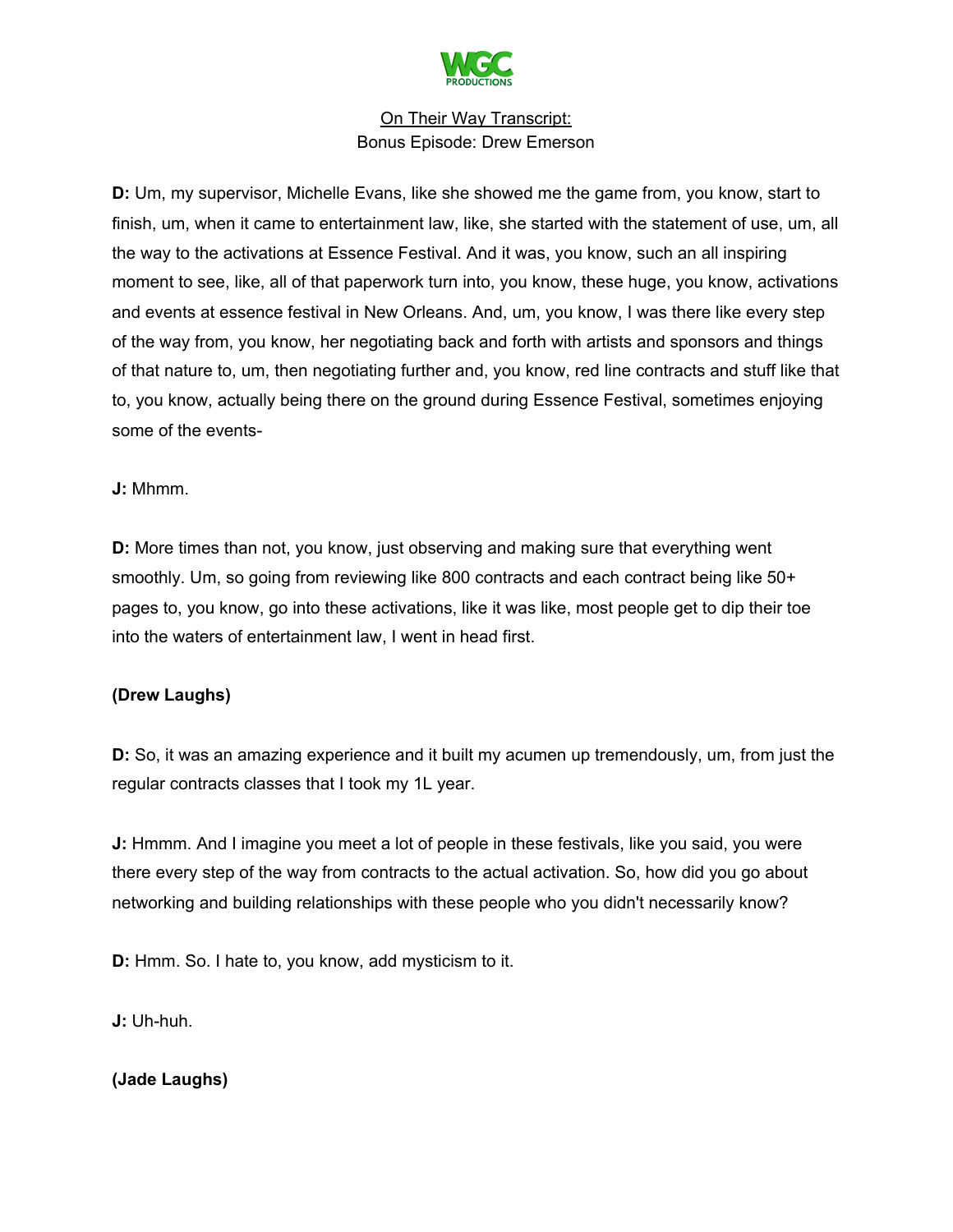

**D:** I hate when people do that to me, like, "Oh, it just happened." But honestly-

## **(Drew Laughs)**

**D:** It was just happenstance and circumstance. But I will say that the foundation of that happenstance and circumstance was, you know, being in the position that I'm in. and knowing the players in the position that I was in or that I wanted to be in. So, I knew that I wanted to be an entertainment lawyer that maybe dabbled into, you know, music and stuff like that, but just, you know, right now, focusing on entertainment law. And, you know, I started learning the players. I Googled the top 100 entertainment law attorneys, and, you know, I sent them, you know, emails saying, "Hey, you know, first legal intern in the history of Essence, you know, under the tutelage of Michelle Evans, like, just want to get acquainted with you," things of that nature. And then also, you know, figuring out their trajectory and stuff like that, so that I could, you know, start pinpointing people that may be, you know, not the top 100, but it's still in a position that I definitely want to be. Um, so then I divided it up into two categories. So, I had the short term network of mentors that even at Essence Fest...like while I was there, we were working at other firms and things of that nature, or, you know, via email when we had to outsource, um, different contract terms and negotiation things, um-

#### **J:** Mhmm.

**D:** Basically talking to, you know, those associates over at, at the firms that we outsourced content to and broke it down into two categories. So, I had the short term mentors, six months to two years who I wanted, where the position I wanted to be in. So, you know, that could be like a junior, well, not necessarily a junior associate, but a first year associate at a law firm or things of that nature that, you know, very attainable goals and, you know, just locking them in as a mentor. And then I had the long-term mentors where, you know, I want to, I want my career to look like theirs like, it's never going to be a point where, you know, I feel like I can, you know, overtake them or anything like that, but I just want to, you know, as much as possible by being true to myself, you know, mirror their trajectory in the entertainment law industry.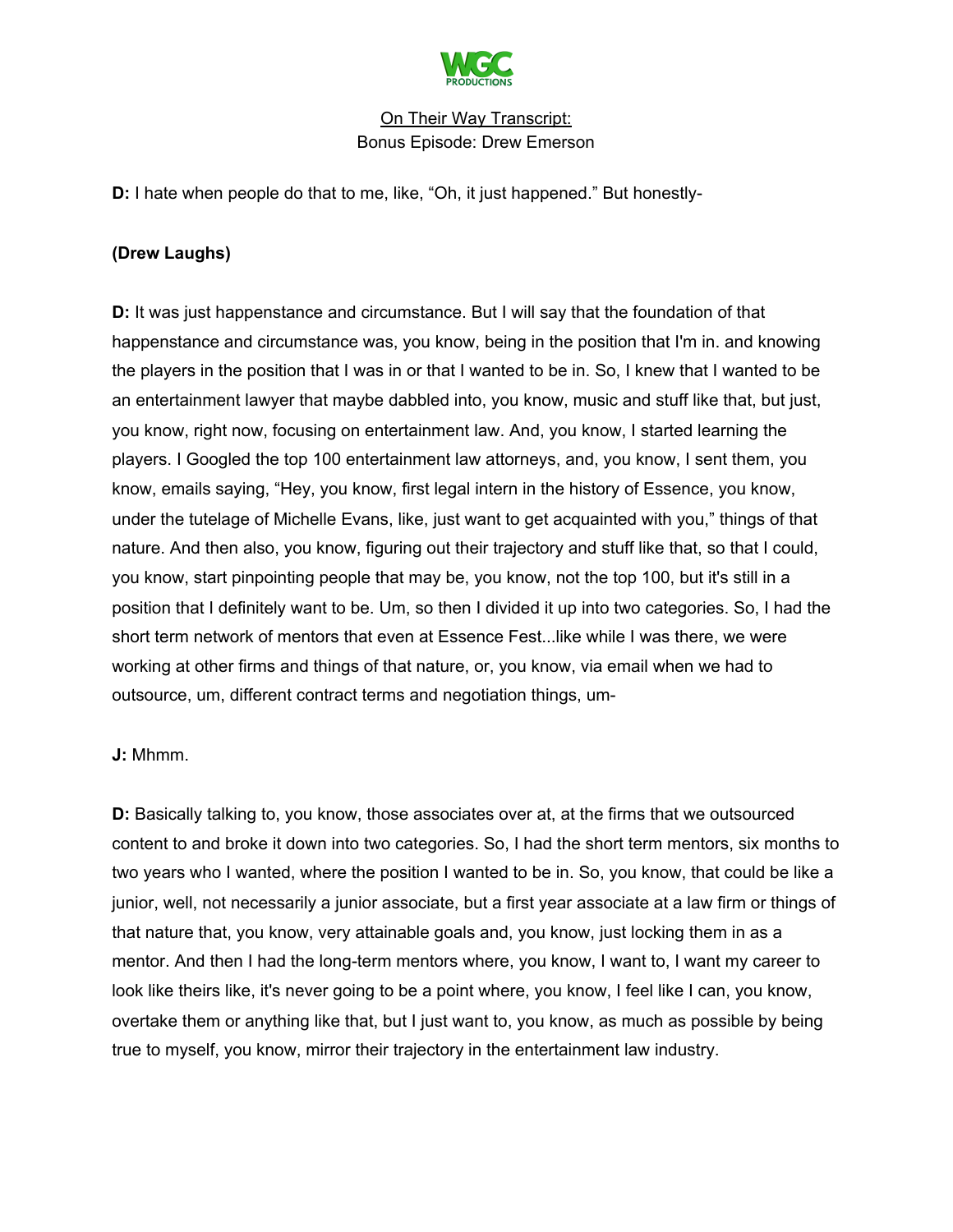

**E:** And to that point, I think it is, you know, very important that you, you know, network. Of course that's cliche-

**J:** Yes.

## **(Jade Laughs)**

**D:** But also know where to position a network, because like I said, I know it's cliche and I know, you know, people may roll their eyes when you say network, because how do you network? I don't, I can't speak specifically on how to network, um, as an extraverted-introvert I'm very weird. So, it's very different for me, but I can at least tell you that there are three categories that you want to, you know, build that network, um, or, or put your mentors in, you know, regarding network. So, you have your validators. You have the people that, you know, you may not talk to every week, every day, every month, maybe once a semester. I got a couple of people that are like that, where I just talked to them, you know, once a semester and just give them, you know, a temperature check on how I'm doing. We have a slight conversation and then it's back to business, but those individuals are very important because they might not, you know, write too many letters of recommendation for you. They might not, you know, give you like every single job opening or things of that nature. They might not, you know, be able to, you know, facilitate certain things for you because they're just busy, but once you mention their name, eyebrows, start to raise. Or another key factor is, you know, you mention their name and, you know, when other people talk to them and they, they like, yeah, that, that individual, for example, "Jade is, is, is very, you know, She's ready for that position that y'all have," like, as soon as you get that head nod from them, doors start to open. And it's very important to have those individuals for me in particular, um, there's, you know, like Michelle Evans, like she's very busy dealing with Essence stuff and stuff like that. So, we talk like maybe once a semester or whatever, but she's always on my reference list.

**J:** Mhmm.

**D:** Um, so that's, you know, a very critical, you know, component to your network, to your mentors.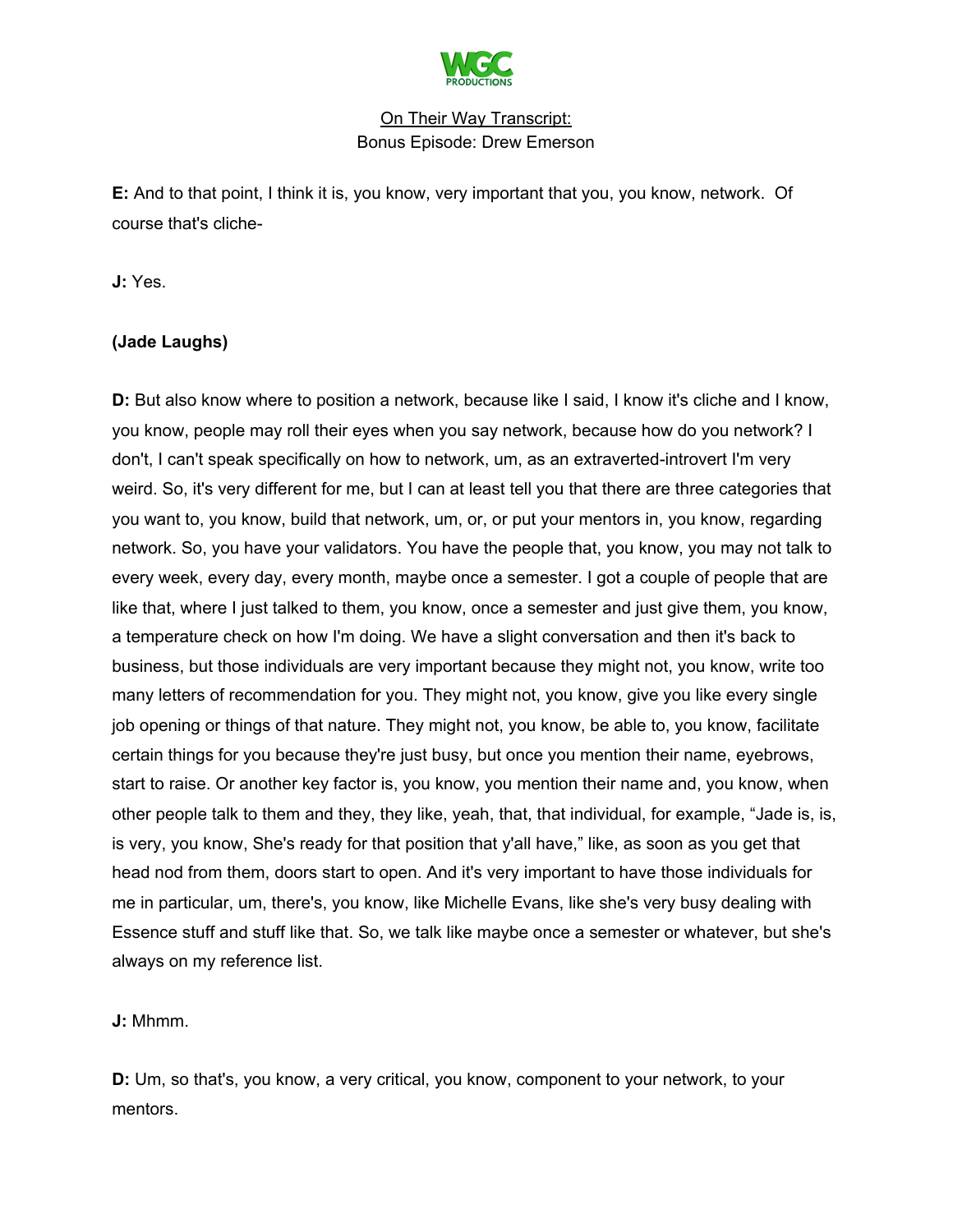

**D:** The second one is teachers, um, and teachers can be actual professors. Like these are people that, you know, teach you the game from, from zero to, to end. Like they, you know, are there to constantly, you know, improve your acumen and improve, you know, your knowledge of your field. So, I have, you know, a couple of those individuals, like Howard alum, Matt Middleton, um, he's one of those mentors that are, that teaches me the game about music licensing and music law and stuff like that. Does he necessarily, you know, like help me secure jobs and stuff like that? Not necessarily, but is he there, you know, kind of more so than, you know, some of my validators? Yes. Um, so, you know, I put him in that category and I talk to him, like, maybe every two weeks, you know, just to chat up just to, you know, tell him what I'm learning, what I'm reading and stuff like that. And, you know, just, just keeping the ball rolling like that. And then the third one is facilitators. Now these are the individual individuals that do, you know, the validation, they also do the teaching, but they also, you know, work almost as hard as you when it comes to securing your future, which are amazing individuals. Not to take anything from the other two categories, but, you know, they, they put that, you know, extra, um, for whatever reason, maybe you rubbed them the right way, and you know, they're trying to, you know, push you into, you know, your career and, you know, they, they're the ones that make as many calls as you do. They're the ones that, you know, say, "Oh, this person is a good contact. Matter of fact, um, I had a conversation with so-and-so, I'll mention you the next time," and stuff like that. So, I have a good few of those, and those are the ones that I talk to the most frequent.

#### **J:** Mhmm.

**D:** Um, you know, every other day or, you know, I have a certain rotation, but you know, I try to converse with them as much as possible, but always showing love to each three categories because everybody is important in those three categories. But, you know, that's a, you know, quick general guide of how to, you know, network and how to put those mentors into your network and categorize them. But when it comes to obtaining mentors, just start just, just working your area and start to research your area, and then you start learning the top players. You start learning the mid players. You start learning the players that you want to be in a relatively short timeframe and just go from there.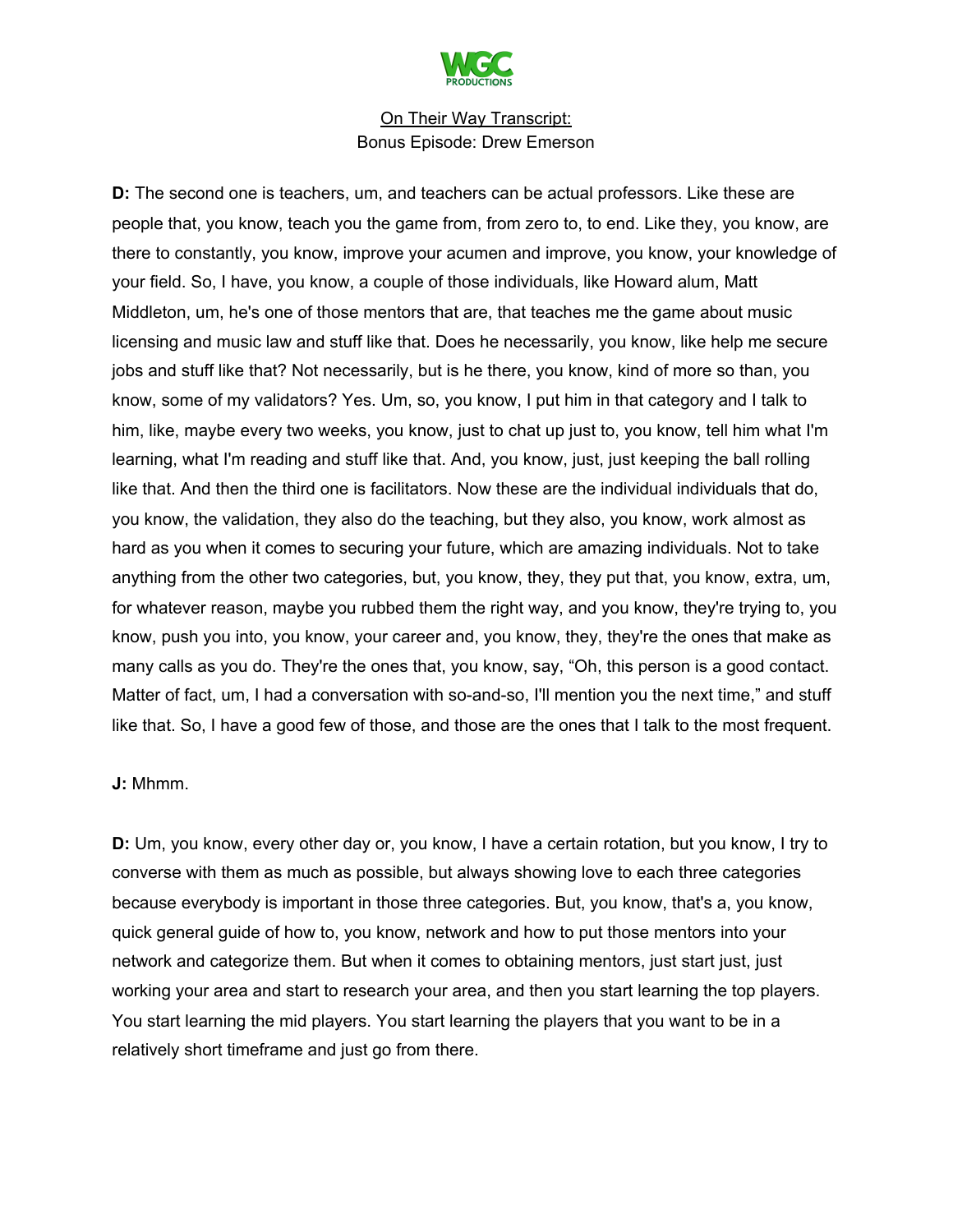

**J:** Okay. So, mentors are an extraordinarily important thing for everybody, and especially in the entertainment industry, which is so based on relationships. So, I had a question about mentors specifically.So in the entity entertainment industry, as you know, everybody has their own story, there's no one right way to become….to go to where you want to go. Like we've met people who went to Yale, and then went to the studio and now their department. We met people who didn't go to college at all, did a bunch of different jobs, and now they're the head of their department. There's a real range. So, with mentors...since every journey is different and the industry is shifting so quickly, not only with technology, but also with COVID and we all know how that's, uh, we don't know *how* it's going to impact, but we do know what's going to have a significant impact on how entertainment's done in the future with things like this. How do you determine which advice should be taken? Uh, because it can't all be current and it can't always be fit for you. So like, how do you determine which, uh, what advice is something to live by and what advice is maybe something to not take as seriously as others?

**D:** Gotcha. So, um, basically going back to that, um, different departments, um, if you find that your mentor or somebody that is giving you advice, Doesn't fit any of those three categories that I mentioned, they're not teaching you on a consistent basis, they're not facilitating things for you, they're not necessarily even validating you. I would take their advice with a grain of salt. Um, also with the changing everything, um, a lot of, uh, just speaking personally, and from an anecdotal standpoint, um, a lot of my mentors talk in the macro. So, when they start talking, you know, micro about the entertainment law field or their advice and stuff like that, I kind of take it with a grain of salt or I try to augment it into something that I can then personalize, but you know, if it's in the macro, if it's just general knowledge or general information or, or, you know, very applicable, um, information, then I take that and run with it. But, um, definitely with...Look, we're all trying to figure it out right now. So, you know, even them, they're, they're trying to, you know, navigate this new, you know, pandemic entertainment situation. Um, I just recently, uh, attended, uh, online conference for, uh, BESLA, which is the top, you know, entertainment organization for, for lawyers and, um, in one of their, you know, panels, it was, you know, this very question, like trying to figure out what entertainment, what specifically music, looks like, um, with the pandemic.

**J:** Mhmm.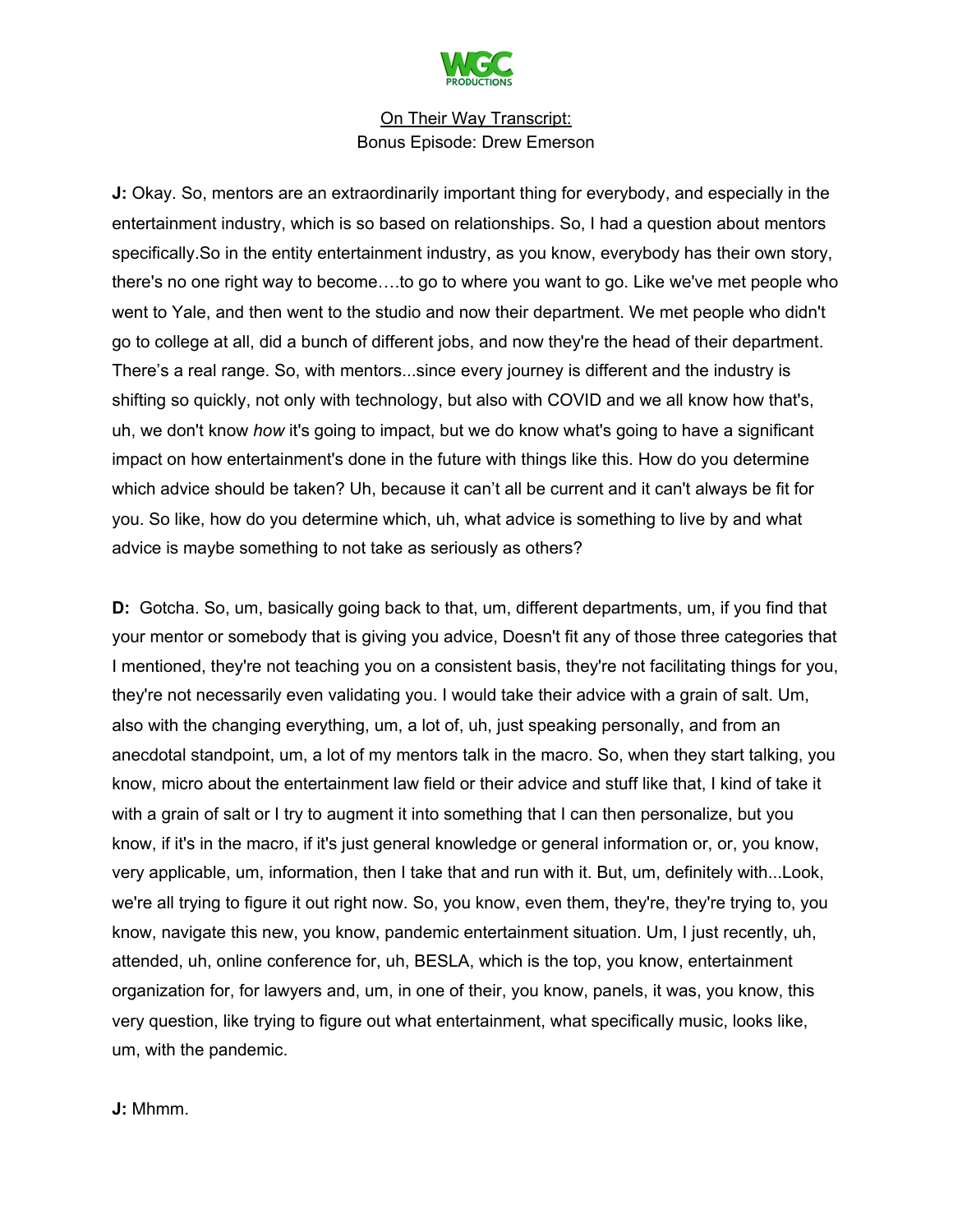

**D:** Like instead of concerts, because, you know, that's, that's where artists make the most of their money, um, personal money is with concerts and stuff like that. In the absence of that, now it's not necessarily going into desperation mode, but it's definitely changing the landscape. So now what do you do? So, like, one of the advice was, you know, like, "creating like drive in movies, but for concerts and stuff like that," where you just segment, you know, the car area and a little bit around the car area and, you know, have performances like that. Um, but yeah, all of that to say that they're figuring it out too. So, um, in the end it's based off of instinct really. Like, I feel like any advice can be used one way or another, whether, you know, you flip it and say, okay, that was good advice, but that's what I'm not going to do. Or if it's advice like, "okay, that worked for this, but let me see how I can work it now in a, in a pandemic," or even if it's something, you know, very specific for them that you can then personalize. Uh, say they, uh, you know, amazing advice when it comes to deal terms for film, you can then change that and alter that to deal terms for music on a specific level. And, still, you know, take that advice and run with it, but yeah, it's definitely up to your own discretion and to your own instinct, but yeah, it's a difficult question-

#### **J:** Mhmm.

**D:** But I think, you know, if you use your instinct and if you, you know, use your, your, your logic and your, your discretion, like you can alter pretty much any advice into useful advice.

**J:** Hmm. Okay. Now I'm gonna make a slight pivot because early this year, uh, you did something pretty cool. So, the Howard Entertainment program, which is a pipeline program, uh, that was birthed out of a partnership between Amazon Studios and Howard University to, uh, sort of funnel students into the entertainment industry and give them a leg up. Uh, you were a part of that. You were a part of the inaugural cohort. Uh, we both were, and-

**D:** Yes, we both were.

**J:** Yeah.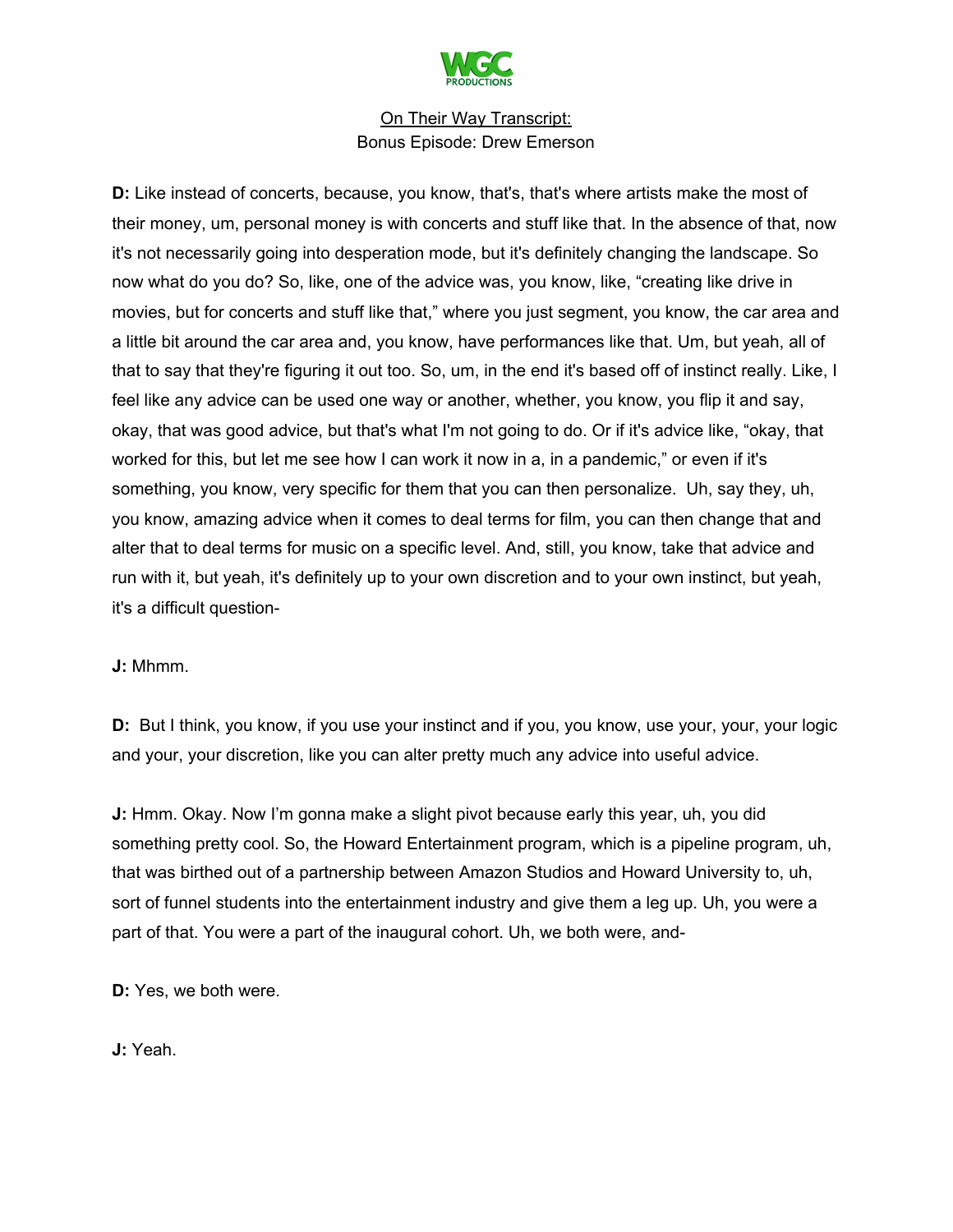

# **(Jade Laughs)**

**J:** Yeah, it's how we met. The pandemic sort of

# **(Jade Is Tongue Tied)**

**J:** Euhh, pardon me. And the pandemic sort of cut it short and we had to go back home and finish it out back home. I never really got a chance to talk to you about how it was. So, can you tell me how was it being in the Howard Entertainment program as a law student? And what was that like and what did you learn and just, how was it?

**D:** Oh man. It was, it was amazing. Like, I'm, so like, you know, life is all about, you know, taking the bitter with the better, um, and, you know, definitely do that with the Howard Entertainment program. But I so wish, like, maybe push the pandemic out to July or something like that.

# **(Jade Laughs)**

**D:** Give us a couple more months. Cause yeah. It was...it was so good for so many reasons, right?

**J:** It was, yeah.

**D:** Like, yeah. Like for me personally, it was good because I only, you know, go into California or Los Angeles in passing. So, um, either I'm there like very, very quickly for a certain event, or I was like, therefore, the longest when I was about to head over to Japan, um, a couple of years after I graduated high school for, um, a mock trial event, actually. Um, and you know, living in California, specifically in Los Angeles, um, it's just a different vibe. Like from the landscape of it, where your background is always mountain ranges and possibly skyscrapers, which is the craziest combination I've ever seen.

**J:** Mhmm.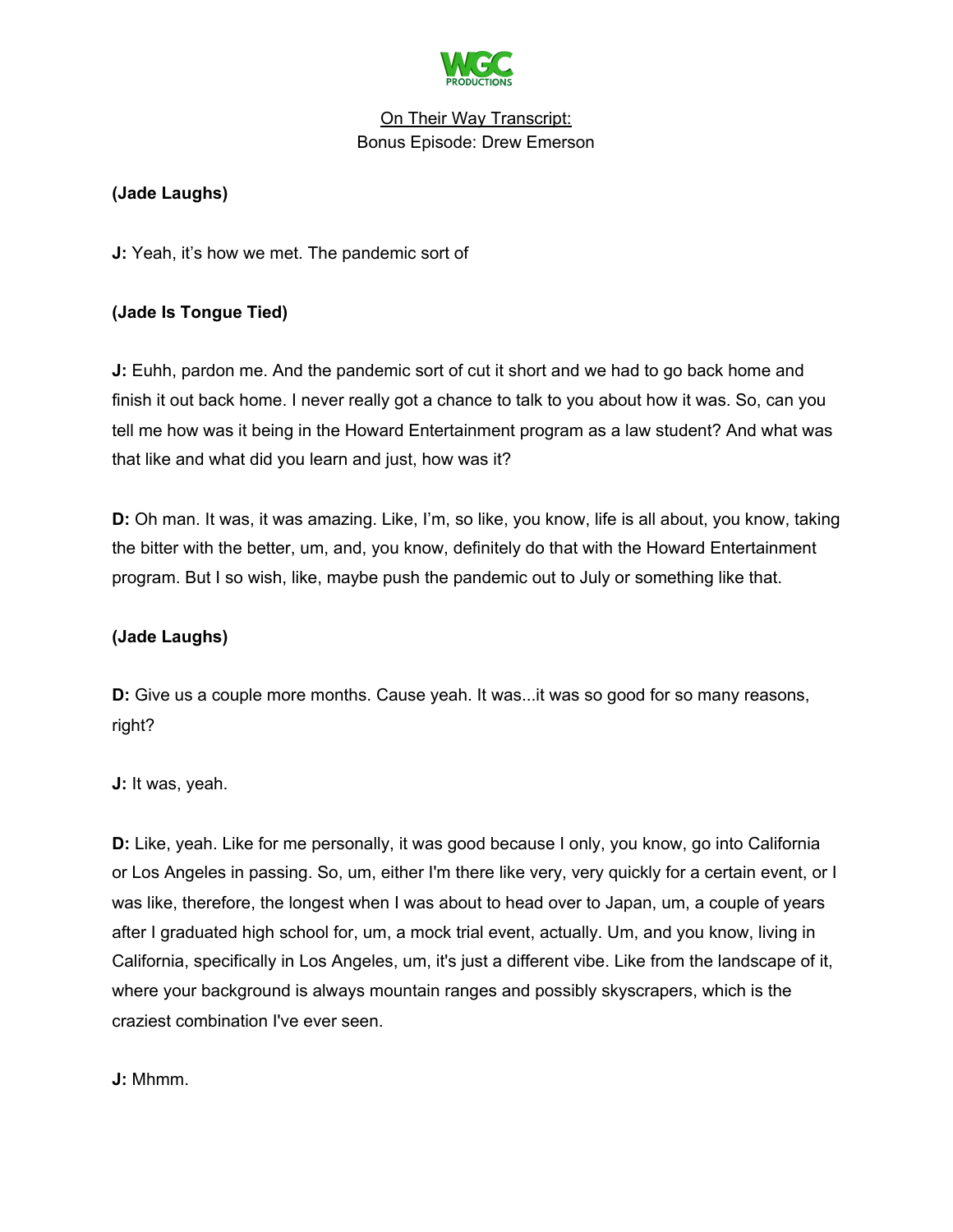

#### **(Drew Chuckles)**

**J:** To, to, you know, the, the actual time. Where, you know, you wake up, but everybody on the East coast is, you know, ahead of you. So, you have two decisions at that point in time and you either, you know, feel anxiety all the time whenever you wake up at eight o'clock and feel like, "Oh, wow. It's like lunchtime over there. I'm so behind." Or you can just live in the moment of, of being in Los Angeles, and, you know, make everything work to your time. And that's kind of like the Los Angeles, the LA vibe in and of itself is that, you know, it's not necessarily a rush to, to be on the time of, you know, the East coast. Like everything, you know, happens when it happens. And then the second part was just being around like-minded individuals. Like granted, you know, definitely coming from a music background, um, the rest of the cohort for the most part, including yourself, coming from, you know, more of, you know, a theatrical/film and television background, but it's all entertainment at the end of the day. And, you know, there are, you know, so many different lengths and similarities and, you know, music and, you know, the music entertainment industry, as well as the film and television entertainment industry, as well as, you know, just being in LA and, you know, going to, you know, whatever event and meeting, you know, A&R for this record label, or, you know, another person from another record label, like it's, it's, you know, amazing to just, you know, be around so many like-minded individuals where, you know, like I said, I was from Savannah, Georgia once in a while I will go to Atlanta, so I would, you know, catch a similar vibe there; but, you know, really being in Savannah, Georgia spending most of my life in South Carolina, going up to North Carolina, kinda-sorta they're more so into finance and Charlotte, and then going to DC where, you know, it's definitely governmental, Type-A personalities and, you know, definitely a lawyer, um, type of environment, but not necessarily an entertainment lawyer environment; It was just completely different to be, you know, with so many like-minds. And, you know, just getting advice from, from everywhere, every facet, like my network, grew tenfold over there. And then also like the last part is the fact that, you know, being in music. There's different nuances and stuff like that, to, you know, the law, but you know, being in film and television, it's another nuance. Like you have to deal with, you know, guilds and stuff like that. You have to deal with, you know, the legal parameters around writers rooms and you know, all of that good stuff.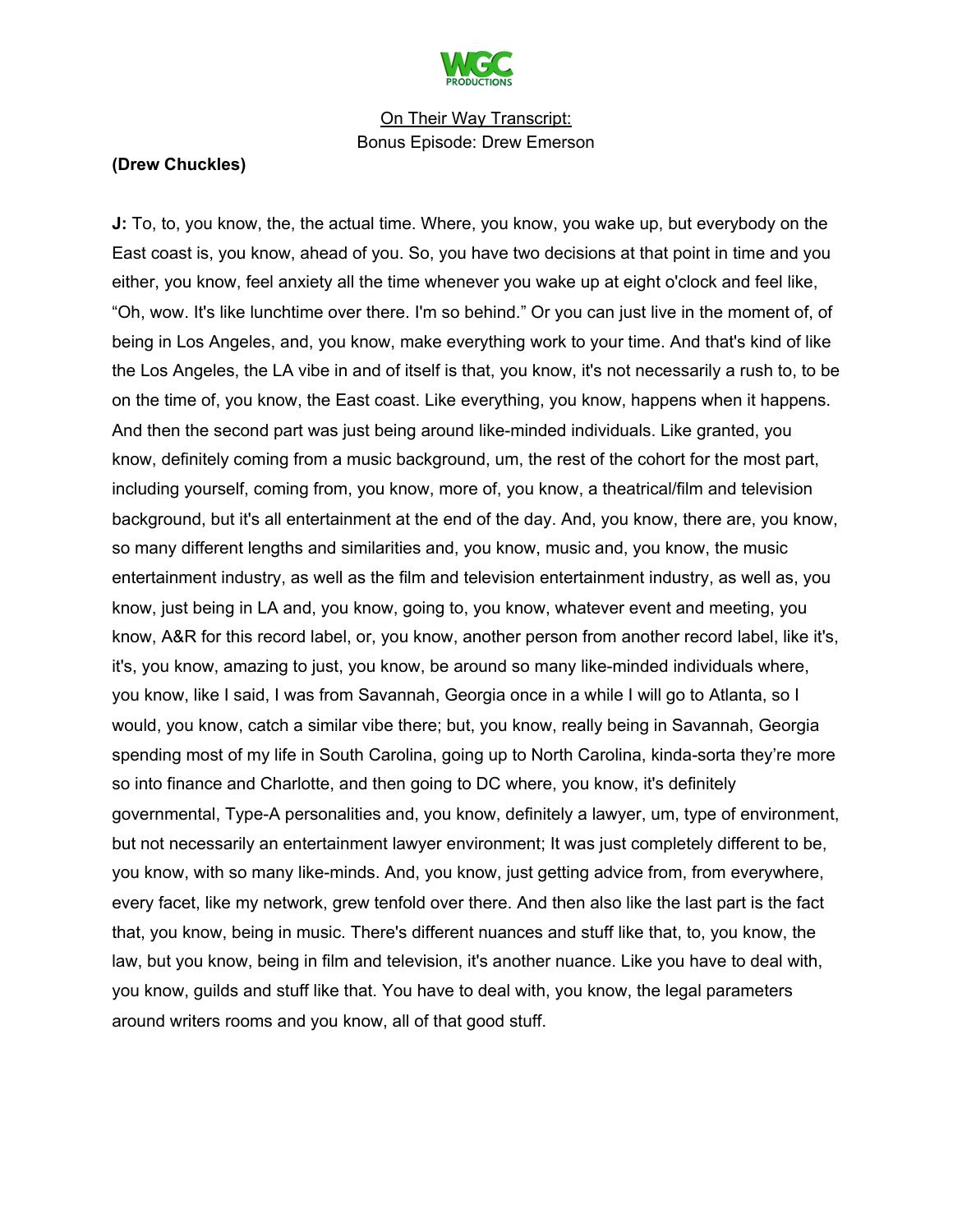

**D:** And, you know, the Howard Entertainment program, you know, with Amazon Studios gave us, and gave me specifically, that opportunity to, you know, learn the business side or the business affairs side, I should say, the juicy deal terms of, you know, legal contracts for film and television. And there's, you know, different nuances. I would say that it's a bit more difficult.

**J:** Oh?

## **(Jade Laughs)**

**D:** Um, and music law, like, yeah, like there's so many different, you know, line items that you have to worry about when it comes to, um, film and television.

**J:** Yeah.

**D:** You know, making sure that everybody is paid-to-scale. Paid-to-scale is, you know, way different than, you know, in music where, you know, it's kind of a negotiation term; this is actually a staunch legal matter. So it's, it's, it's different. Um, but yeah, for those three reasons like the Howard….and more of course, but the Howard Entertainment program was, and continues to be amazing as, as one of the liaisons to help, you know, perpetuate and to, you know, get more people into the Howard Entertainment program. Um, yeah. It's, it's, it still continues to be amazing. Um, it's, it's a good look to, to finally have, you know, a pipeline for entertainment lawyers. Like, I said earlier, you know, you have always had like public interest. You had, you know, private with the big law firms, but nothing really in the middle for entertainment law. Like you really had to go and almost like I did create your own, um, avenue, but you know, with this, it starts to become, you know, a partnership with Amazon Studios, then, you know, possibly other aspects of Amazon, and then we have now a full pipeline for entertainment attorneys. So, yeah, it was dope.

**J:** I'm glad, I'm glad to hear that. I'm glad to hear how it went for you. Cause like, again, we never really got a chance to talk because of the pandemic for real, but-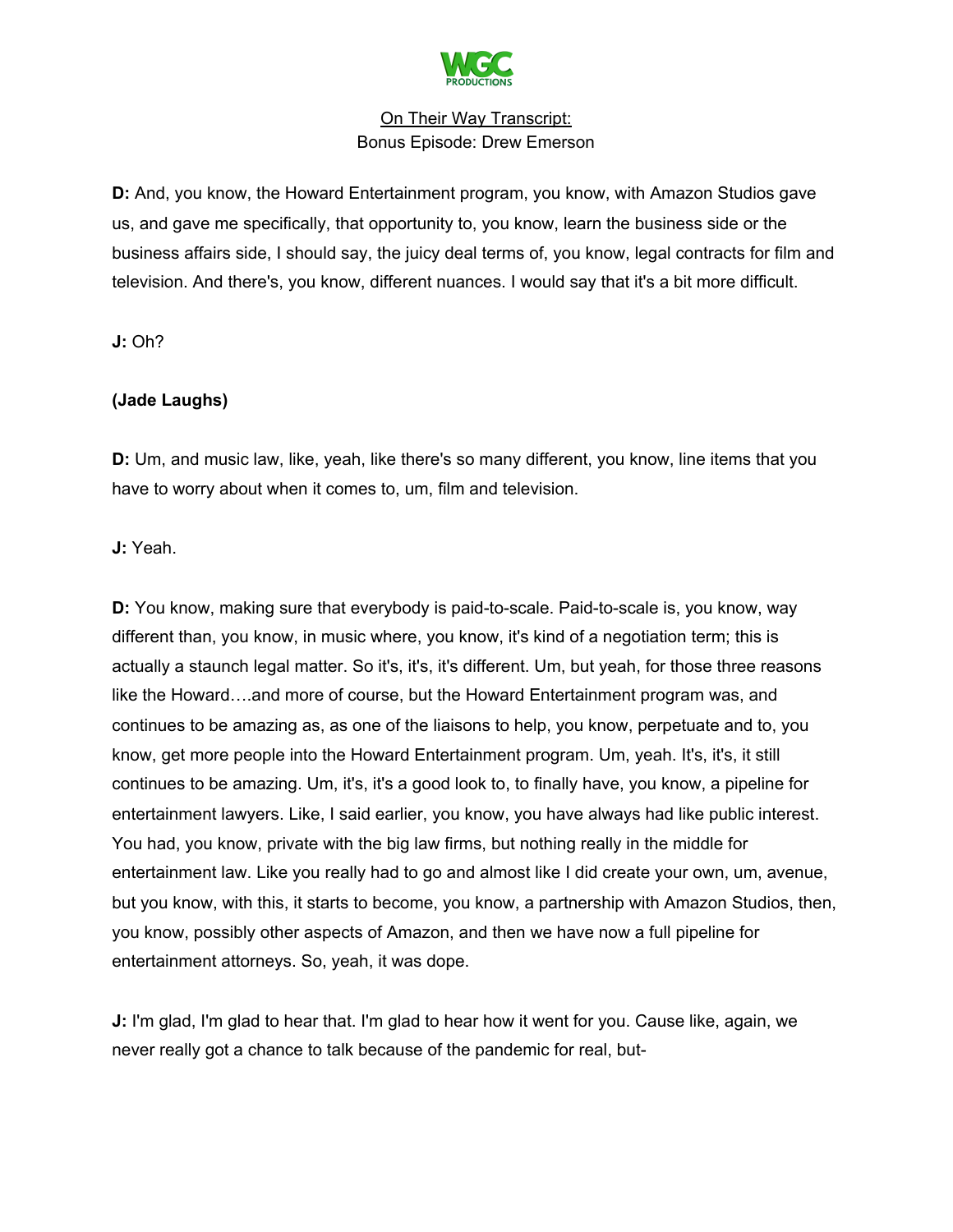

**D:** It was like three months in, and yeah, that was it. Like, we was pretty much on planes back and within, you know, it, and it's weird. Like, it didn't seem like it was, like, 100 and something days. It felt like, you know, even in those three months, like we were living life.

**J:** We sure were.

**D:** For aa good moment.

**J:** Going to the beach. Going to events. It was a...,going to class of course. Loved class, but-

## **(Drew and Jade Laugh)**

**J:** But it was, it was such a wonderful time, and I'm really glad that it was as wonderful for you as it was for me. Definitely a highlight of the college career. And in the summer, you were also an intern at the Amazon Music Business and you, uh….an Amazon music, business and legal intern as a continuation of the program, and I don't know how much you can get into of that, but I do want to ask you, what was it like being, uh, a legal intern, uh, virtually, because up until that point, you've always been in person. So what was that like? Did you like it more? Did you like it less? Like, do you think that's something you could do for the rest of your career? Tell me.

**D:** So, honestly, I didn't like….to a certain point, like I said, I always take the bitter with the better, I didn't like the fact that it made it difficult to network and I'll advise, you know, anybody listening that, you know, when you are, you know, in these virtual climates, you have to work that much harder to network. So, you know, maybe creating a more interactive resume for them personally, along with your, you know, regular resume, but something to, you know, put you over that, you know, hump of everybody is looking at like 5 million emails, everybody is looking at a screen right now. So, the monotony kind of plays against you and, you know, standing out and building your network. So, that was the one part that, you know, I would give a one out of five stars for, but everything else was simply amazing. So, actually kind of to the point of networking, it was at, you know, one of our capstone classes where, you know, we met Timothy Hinshaw, who is, you know, the, the business side of, you know, rap rotation-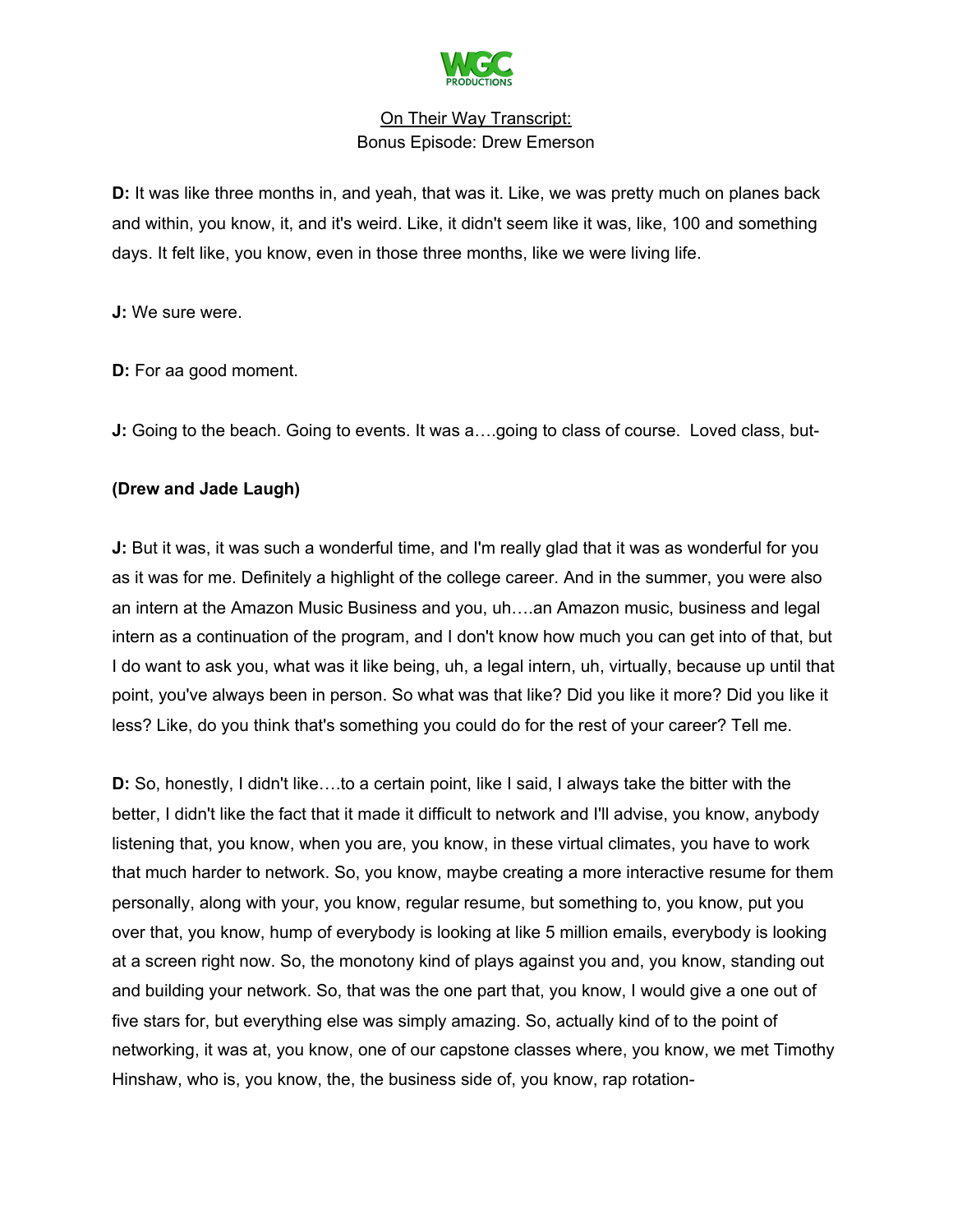

**J:** Yeah.

**D:** For Amazon music and, you know, me, conversing with him telling me "yo, like I'm definitely into law, but your story about the record labels is crazy. Like as a producer and stuff like that." Like I told him, my crazy idea of, you know, in the future, you know, going into work at a record label in a three piece suit, dealing with business affairs and legal matters, and then, you know, towards the end of the day, changing clothes, putting on something comfortable going into the basement of the record label or wherever the floor is for music, and then start hashing out records and stuff like that. Like having a, a career where I get very little sleep, but a ton of enjoyment. And he laughed at that and was like, "no, you're crazy."

## **(Jade Laughs)**

**D:** "But, okay. We can try to get you into, you can try to, you know, segueway you into that." And, you know, it was just an amazing experience. And I went in with, you know, 100% enthusiasm, you know, irrespective of the fact that, you know, I would be seeing everybody over the screen. And like I said, I, you know, overcompensated or in this case kind of compensated for the fact that, you know, it was going to be remote. So, Tim was one of my supervisors. I got to, you know, meet his team and, you know, do work for them and do negotiations and, you know, sit in on all of these, you know, amazing deals that were going down when I was there. But then also he got me into contact with my other supervisor, Corey Cooper on the legal side of things from, um, Amazon Music. And Corey, along with, um, everybody over there at Amazon Music Legal then created a curriculum where, you know, almost, you know, every week I report to another supervisor and do different work. So, um, one of them, one of the supervisors would give me work for, um, music licensing and stuff like that, and another one would give me work, uh, for, you know, like current projects that are under the works and, you know, just figuring out the legal ramifications for those situations and….yeah. It was just an amazing experience, um, with, you know, working on both sides, but also working on, you know, some of the like bleeding edge technology, that and ideas that they have over at Amazon Music. Like, like you said, when you asked the question-

#### **(Drew Laughs)**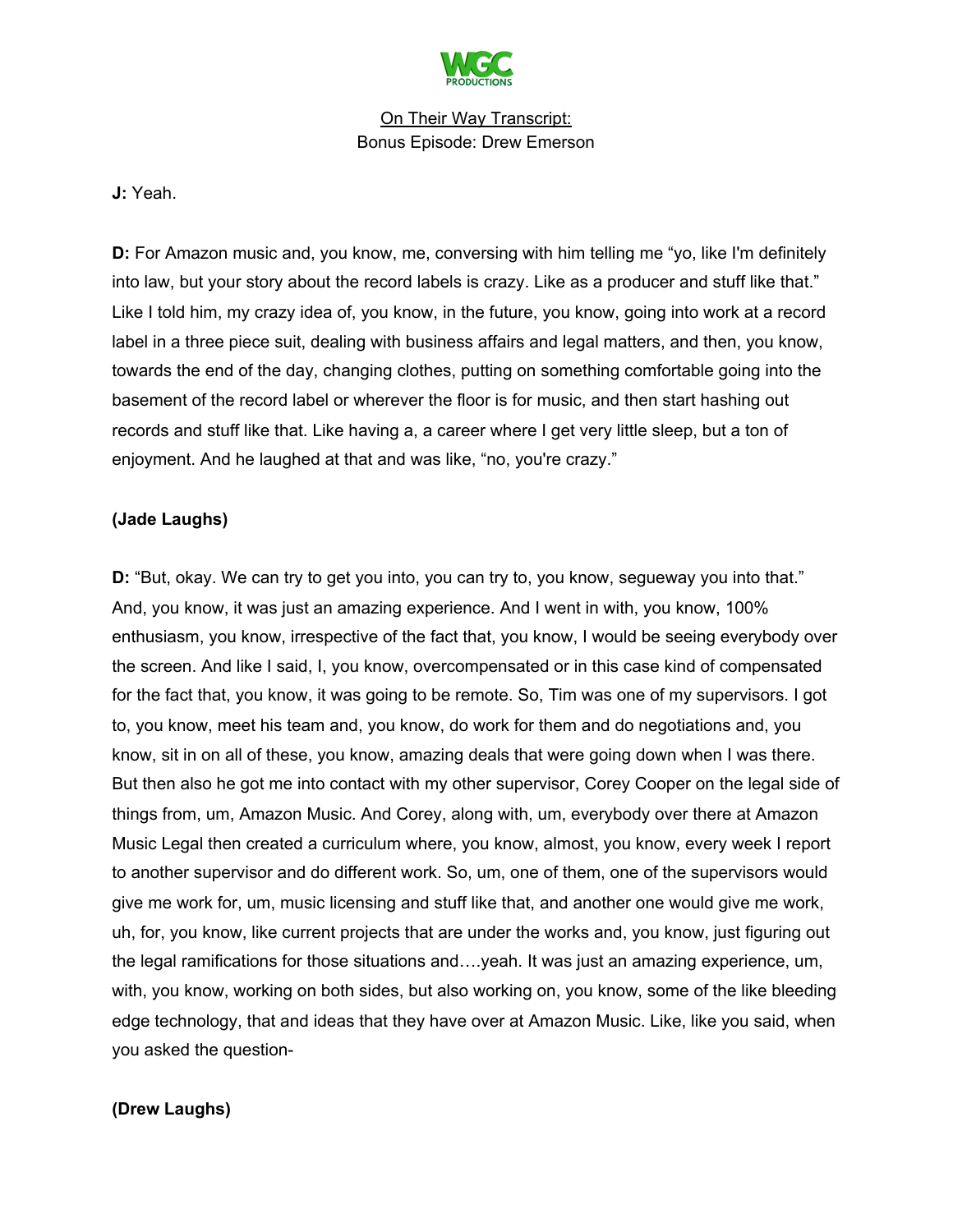

**D:** Most of it is like top secret.

**J:** Yeah.

# **(Jade Laughs)**

**D:** Um, like one of the ones that I worked on that as, you know, not necessarily a secret now is, um, project Red Hood, which is Amazon's music's, um, introduction into the podcasting realm.

**J:** Oooj.

**D:** Yeah. So, you know, that was an amazing experience, you know, dealing with the different, you know, terms and stuff like that that was going on there. And figuring out the legal ramifications for certain issues that they would get me to look up. But, um, yeah, there's, there's so much more that I can't say, but yeah, it was truly an amazing experience to, you know, go from Amazon Studios where, you know, TV and film and looking at deal terms there. So, then take some of that and immediately apply it over to Amazon Music. Like I hope that becomes a mace, a mainstay in the Howard Entertainment programs, um, curriculum-

**J:** Mhmm.

**D:** Because that is an amazing experience, even if you're wanting to do one or the other, I don't care which one I do as long as I'm in entertainment, but, um, you know, it's good to see, you know, that, that disparity. Um, or, or that dichotomy of, you know, what works with film and television on one side, what works with, you know, music on the other side and how they kind of co-relate and intermingle and stuff like that. But, um, yeah, truly an amazing experience. Hope to be back soon. Um, yeah, it, it, I mean, I was extended like a couple of times, but you know, it was still too short for me. Because there was so many projects that they kept on throwing at me, um, based on, you know, me getting the job done that, you know, still want to do even now, um, didn't know how I was going to do it because I had school and stuff like that.

#### **(Jade Laughs)**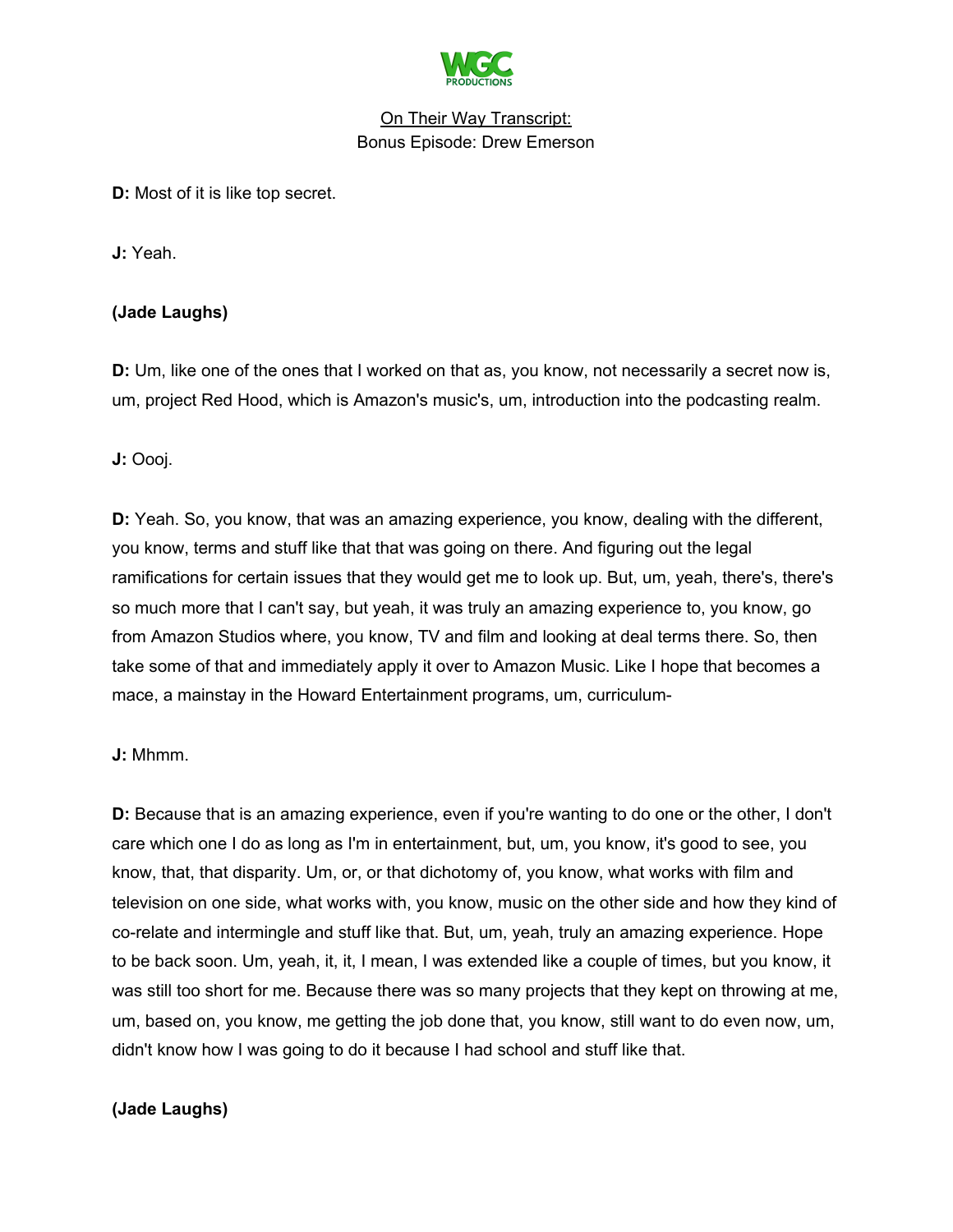

**D:** But I so wanted to do it. But no, it was an amazing experience. And, hopefully, like I said, more people can follow in those footsteps.

**J:** Yeah. Yes. Hopefully. Cause I mean, it's a career defining moment. Now we've been talking a lot about what you've been doing, but I kind of want to talk about how you are, that was a corny transition, but we're going to keep going with it. So-

# **(jade and Drew Laugh)**

**J:** So, you've been working in a lot of these demanding programs, which require a lot mentally, physically, emotionally, because you're putting your all into it because it's art, and that's just, what art is. So, when you're in these demanding programs, what do you do to make you...to make you feel like your best and most energized self?

**D:** So, that is an excellent question. And I've kind of learned that question or the answer to that question, um, in law school, um, my first year. So, um, to, to those listening, if you're about to go in and you know, you, you, you're going to be a 1L don't let the following discourage you going into law school.

# **(Drew Laughs)**

**D:** Um, if you've already, um, been there, you know, you can kind of nod your head at some of this stuff I'm about to say, but, um, yeah 1L, like, I feel like you learn three things that are very important. Um, you of course learned the law. Um, you, you learn yourself deeply and then you learn your peers around you. Um, so you know, of course learning the law of self-explanatory, that's what you're getting graded for, right? Um, your only grade, more times than not for the semester, um, in each class. Um, and then you learn your peers because. One of the things, and knowing yourself, I'll get to that, but one of the things, you know, and you get to know, in learning yourself s the fact that, you know, you are strong in certain categories and maybe weaker in other categories of the law.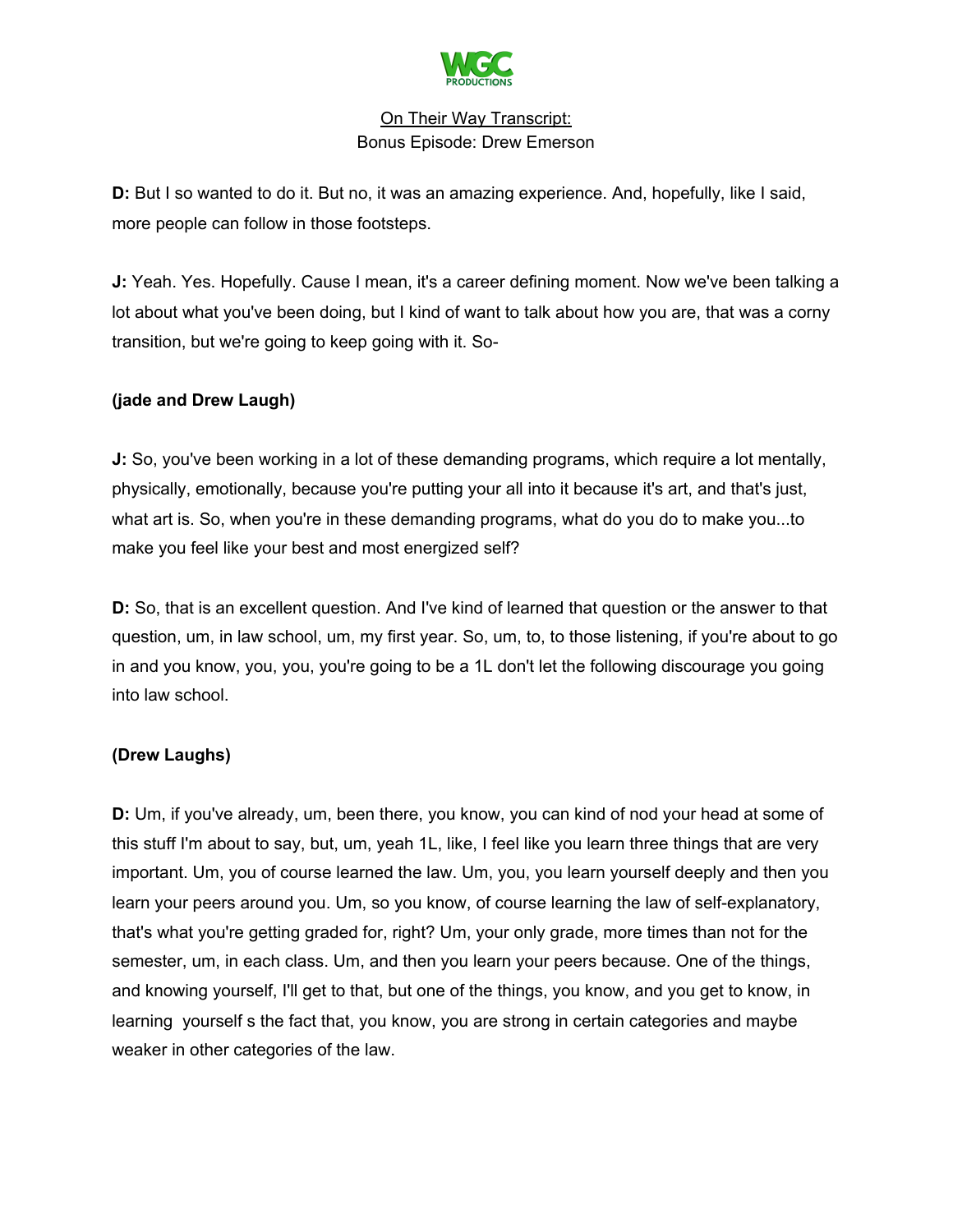

**D:** So in your 1L, you know, class curriculum, you may be exceptional in contracts, but you know, you don't get civil procedure or you are, in my case, really good at cannons and really good at understanding, um, legal methods or legislation regulation, whichever name you use, and you may, you know, be lacking in another category. Um, I think mine was memorizing torts. So, you quickly learn, like where you're good at, where you're not and how to leverage it with your peers. So, you start looking at your peers and you start seeing who's good at what, and who's not so good at what. And you know, those, you know, interests, you know, match where, you know, somebody is strong is something that's your week in and you're strong is something that their week in, um, create a partnership. And then you create groups where, you know, y'all work on the same thing. And then even to that point, you gotta, you know, learn your qualities and stuff like that, of how you study. So, going to the final part and to answer your question, you absolutely have to learn yourself. Like that's the main, you know, I feel like that's the main game of 1L life. In the three to four hours that you have to sleep because the rest of it is either in class or briefing, um-

#### **(Jade Chuckles)**

**D:** You got to learn like how, how to, to one manage the, the, the work and then two like how to, uh, soak in the work. Because there was times, and first time that it ever happened in my life where I was reading the pages, but nothing was retained.

# **(Drew Laughs)**

#### **J:** Mhm

**D:** Like I was just reading words at that point in time. And it was like, you know, I was like a hundred pages into, you know, an assignment for a week, um, for one of my classes. Um, and yeah, I just could not retain any more information. So, I had to study myself and figure out, okay, what triggers that? Like, am I hungry? No.

#### **(Jade Laughs)**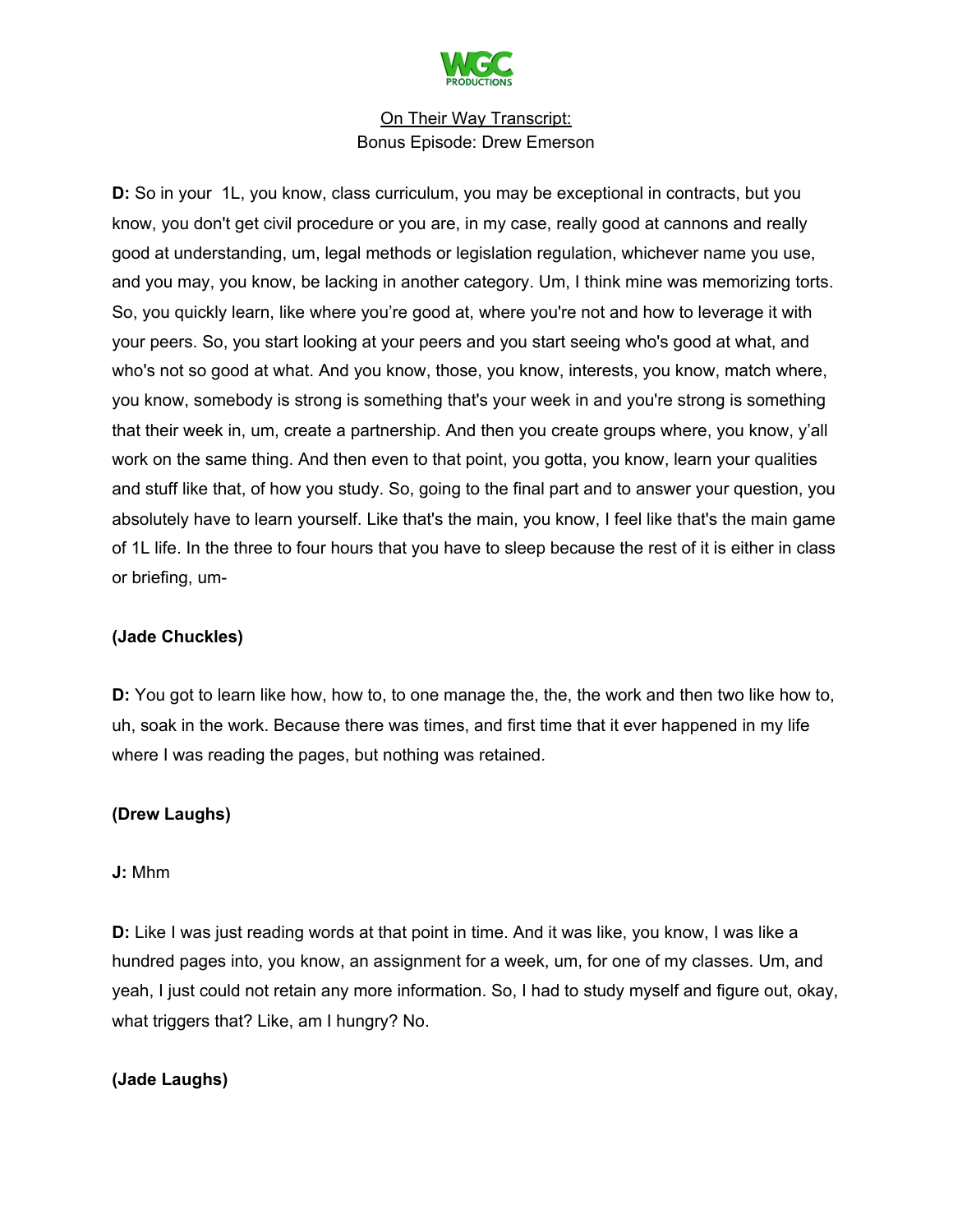

**D:** Because if I eat, I'm going to go to sleep. And then if I go to sleep, I fall into the trap of, "Oh, I'm going to wake up at four o'clock in the morning and try to get my study done." I wake up at seven and now I ain't read and now I'm in the middle of class looking kind of silly because the professor called on me and, um, in, in, in law school, like if you get called on, you get called on for the entire class. So, you gotta just constantly get called on and constantly not know the answer. It's...a very….a very different experience.

## **(Drew Laughs)**

**D:** So, you know, just learning, um, you know, how I study. Learning when to study, because at first I thought mornings were good. Absolutely not. I didn't retain anything. So, it turns out to be sunsets is, you know, when I'm the most energetic. So, I started studying during sunsets work into the evening. Um, you know, learning when to take breaks. Um, learning how much sleep you actually need in order to be productive and stuff like that. And you know, at what point you are too prepared where you start second guessing yourself. So, all of that to say that, you know, 1L life was very integral in, um, teaching me, you know, more about myself. So now, you know, whenever I'm too stressed, I know that, you know, it's time to work out because that's how I got through 1L. Um, whenever I was too stressed about a class, I'm like, "yo, we only got one, um, grade for this entire class, and if I bombed is one grade, that is it for this entire class," once I started thinking like that, "Oh, it's time to get on a treadmill"

#### **J:** Mhmm.

**D:** Or, "Oh, it's time to start taking a jog," or something like that. Um, and then if I feel too drained, I know to, you know, start playing video games, but knowing when to cut it off, because you know, of course I got work to do. Um, and then also, you know, learning, you know, how much work is too much work. I think that's another thing that a lot of people that's going to listen to this can, can learn and definitely use immediately is it's okay, to a certain extent, to say that your plate is for regarding, you know, a supervisor or something like that.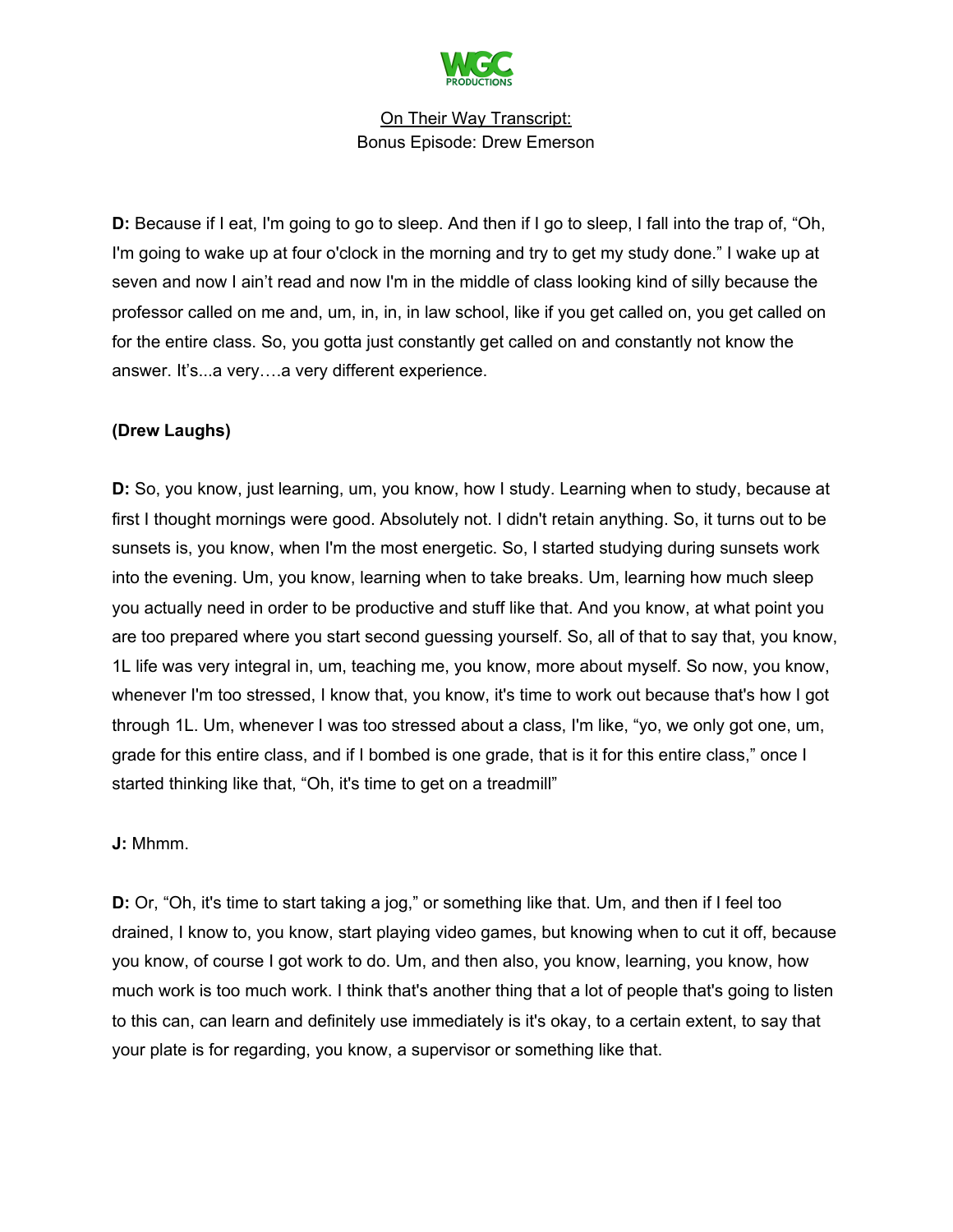

**D:** Or saying that, "hey, Supervisor A gave me an assignment that's due the same time as Supervisor C. And now you're asking me. To have another assignment due. Can I check with Supervisor A to see if I can push that back or something along those lines?" Because odds are, when you do stuff like that, that's when they'll get into contact with, you know, other supervisors and they'll, you know, start, you know, moving your schedule around, but you know, it all starts with knowing you first. So, you know, if you're not going through the law school way, um, I would just advise you to just take, you know, this break, maybe to learn yourself. To reflect on, you know, how you took the stress of being at Zoom University-

## **(Jade Laughs**

**D:** How you dress up-

# **(Drew Chuckles)**

**D:** You know, taking finals with a Proctor that was staring at you through a screen. Like take all of that in and then figure out like how you react in a positive manner to those situations and how you counteract the stress that comes from those situations.

**J:** Hm. Wonderful. Well, uh, we're wrapping up now. We're at the end of our time. So I'm going to ask you this last question that I ask everybody. Every interview ends this way. So, Drew, you are clearly really doing it. You've got a lot of first-time prestigious internships under your belt. You're picking up knowledge left and right. You're learning from esteemed people who are really invested in your future, and you're clearly on your way to success. So, Drew, how will you know when you've made it?

**D:** So-

# **(Drew Laughs)**

**D:** That's a funny question. I was actually talking to one of my friends about this, so I have a very superficial, shallow question. I mean, shallow answer to this.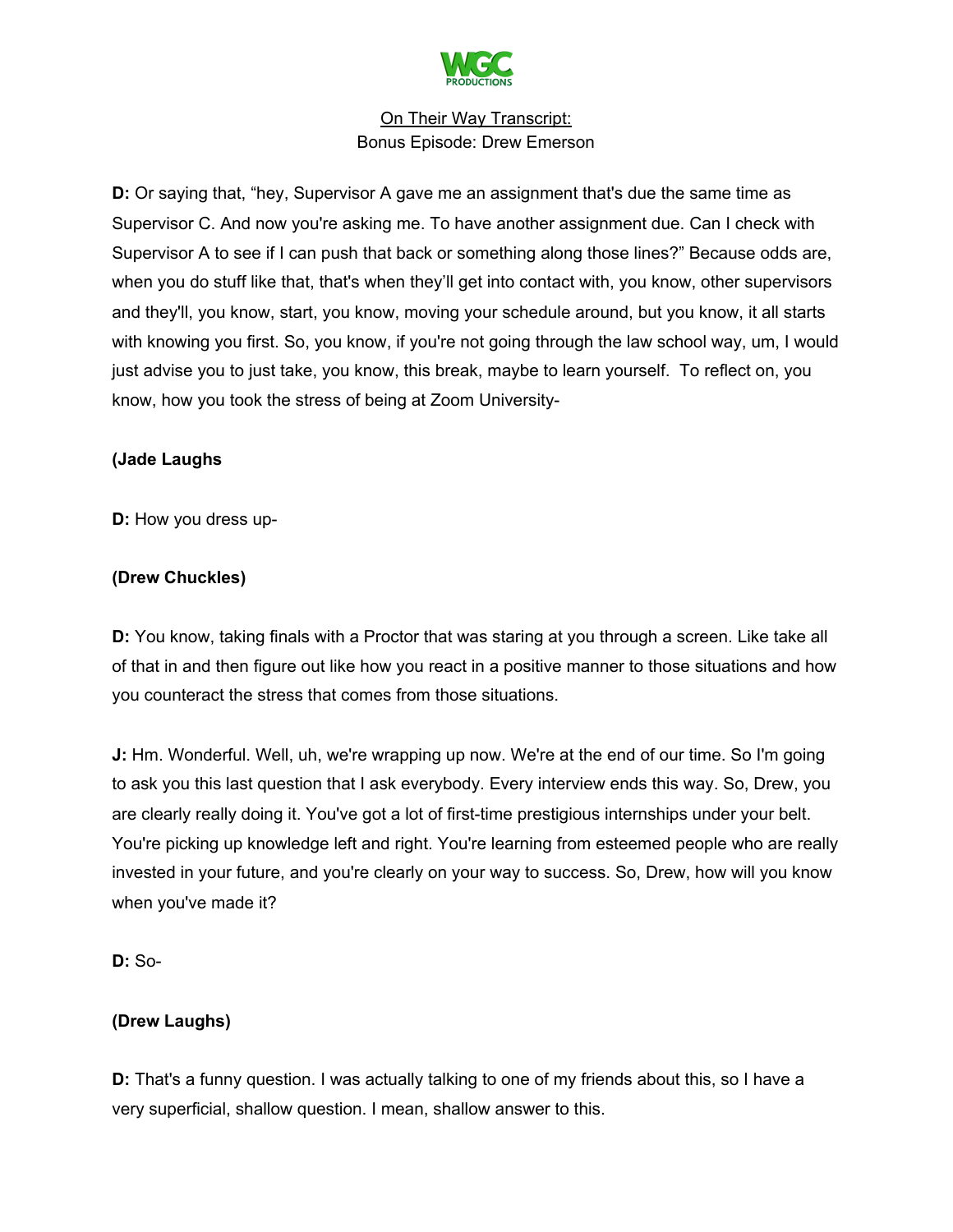

**D:** And then I have like a, really a more profound, I guess, deeper one, but-

## **(Drew Laughs)**

**D:** I almost don't want to share the shallow one-

**J:** Oh, no shame in the game. Go ahead.

## **(Jade and Drew Laugh)**

**D:** So, it's always….been since….I don't know where I heard this from either, but it was since like middle school where I want it….I'll measure success when, if I drop a dollar on the floor, it costs me more money to pick up the dollar than just to leave the dollar on the floor.

**J:** Okay.

**D:** That's how I measure success on the financial standpoint, on a very shallow end. Like that, that's always been my, you know, dream and I've calculated the numbers and it is a very substantial amount of, um, you know, financial security that you need to be at to even make that happen. But, you know, that's just one of those things Like, I feel like everybody has a quirk like that. Like, um, I just got done reading, um, the, the history or, or the, by The Autobiography of Bob Iger. And his was-

**J:** Ahhhh. I do enjoy Bob Iger.

#### **D:** You said what?

**J:** I do enjoy Bob Iger. I think his business acumen and the places he took Disney was fantastic. But go ahead. Go ahead.

**D:** Oh, definitely, definitely. And one of the things that helped him propel, propel him to that is this notion of this thing called, in Japanese, shokunin.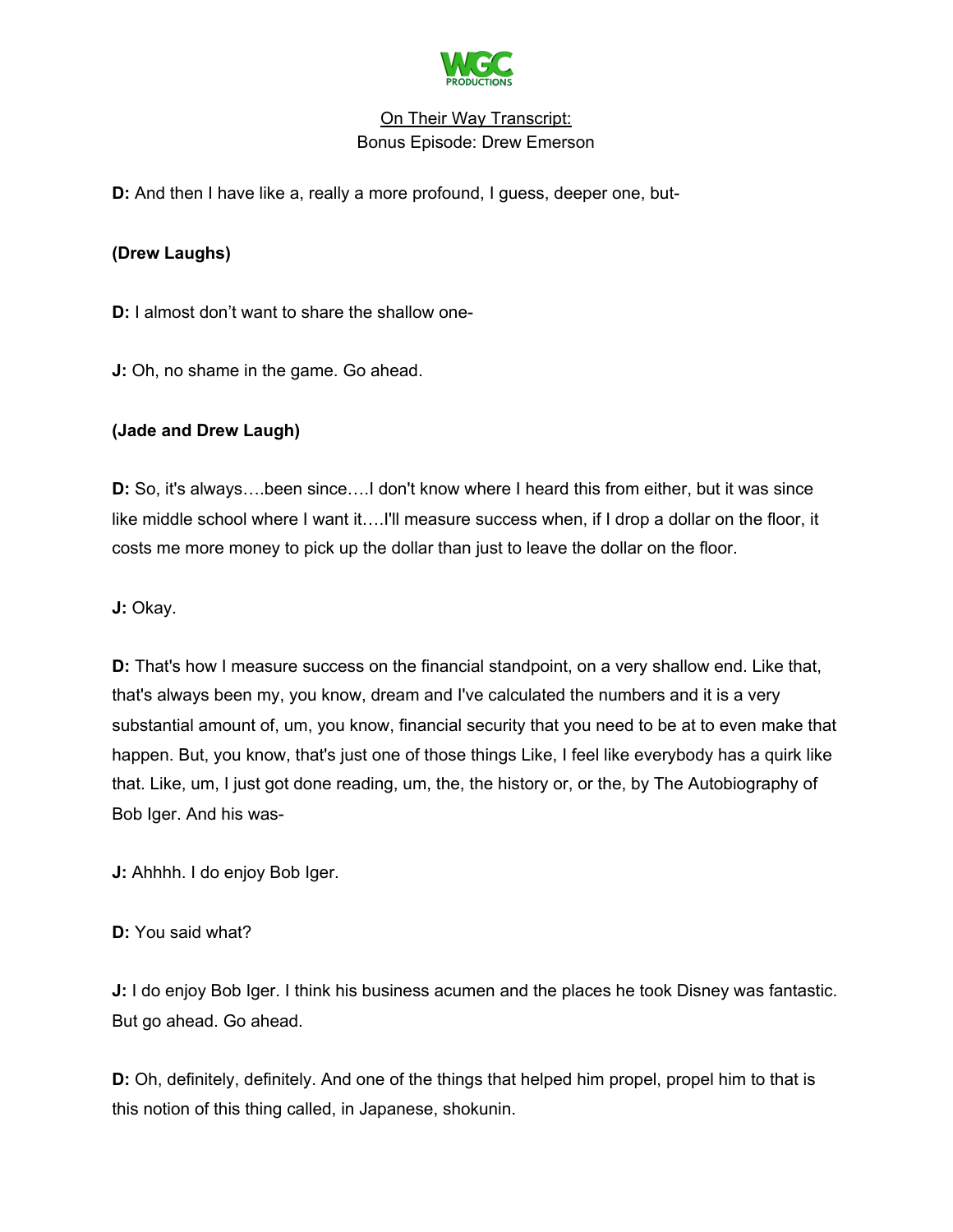

**D:** Which means, um, the relentless pursuit of perfection. So, he constantly watched, and he said it in his book, he constantly watched this, um, sushi chef um, that's 88 years old, still trying to master his craft, still trying to perfect his craft. Like he would throw out like tons of sushi because the temperature would be off by half a degree. And, you know, that's, that's his quirk. Like he gets...he even said in the book, like his leadership team, you know, goes in, you know, has to watch that, you know, biography of that, um, sushi chef. So, it's, it's always, you know, something. So, that's my thing. But in, in, a deeper sense, um, life, you know, just being in the business where in life, it's always about profit, about, you know, always taking in, um, more than you receive. I will measure success when I am at a deficit, but can still, you know, handle life around me. So, and I'm not talking a deficit in money, but I'm talking to deficit in the amount of resources that I provide for the world. For entertainment. For music. For, you know, my mentees, even for my mentors that are looking for me to, you know, kind of help them out to, you know, continue to perpetuate them. Um, if I can give out more than I take in, on a consistent basis and still be good, that's how I measure success. So, once I get to that point, right now, I'm taking them way more than I'm giving out, but hopefully I can get to a point where that evens out and then it starts to flip. And then, yeah, that'll be when I'm successful.

**J:** Alright. Wonderful. Well, can you tell the people where they can find you?

**D:** Sure. Sure. So, actually I recently started, you know, a new avenue of streaming music production in my spare time, which is very little-

# **(Jade Chuckles)**

**D:** But you can find those streams, um, and you know, other, you know, piano covers and stuff like that, um, on my Instagram. @\_imdrewtothis. Um, so, and that's all spelled, you know, regularly. Um, but yeah, that's the main way to, to, to contact me.